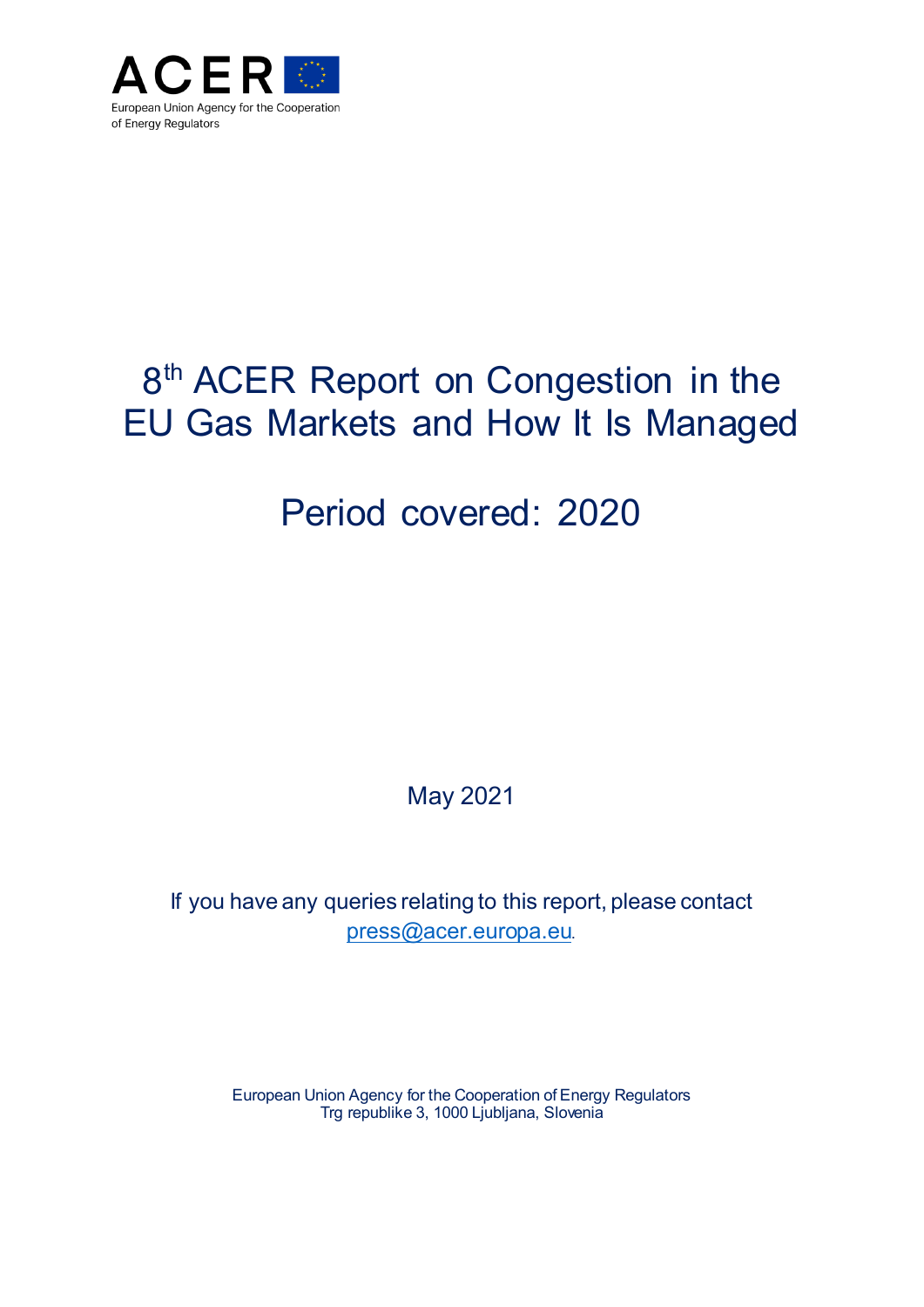## Contents

| 1.  |                                                                                              |
|-----|----------------------------------------------------------------------------------------------|
| 2.  |                                                                                              |
| 2.1 |                                                                                              |
| 2.2 |                                                                                              |
| 2.3 |                                                                                              |
| 2.4 |                                                                                              |
| 3.  |                                                                                              |
| 4.  |                                                                                              |
| 4.1 |                                                                                              |
| 4.2 |                                                                                              |
| 4.3 |                                                                                              |
|     | Annex I: List of the 2020 IP sides for which NRAs should require the FDA UIOLI application16 |
|     |                                                                                              |
|     | Annex III: COVID-19 - Comparison of unsuccessful requests 2019 and 202019                    |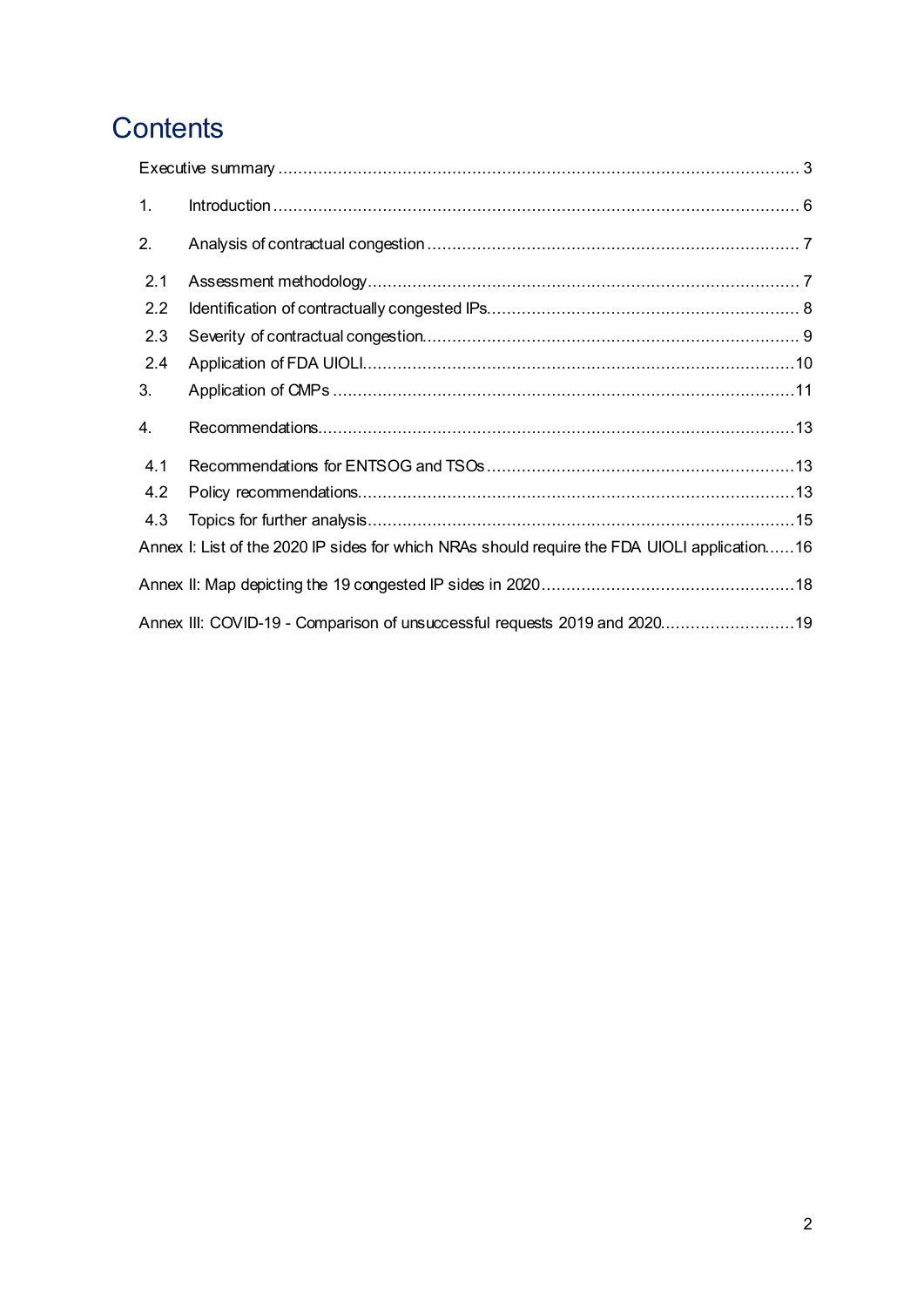### **Executive summary**

- $(1)$ In this Report, the European Union Agency for the Cooperation of Energy Regulators ('the Agency') monitors contractual congestion in the EU gas markets and how it is addressed. The presence of contractual congestion implies that some network users were not able to acquire the capacity product of their choice and they had to rely on mitigating measures to access the market. Such measures are necessary to improve the efficient use of the network and the overall market efficiency, and to avoid investment in physical capacity when contracted capacity remains unused. To harmonise the approaches for identifying and dealing with contractual congestion, the European Commission issued Commission Guidelines on Congestion Management Procedures ('CMP GL')<sup>1</sup>.
- $(2)$ While the problem of contractual congestion is currently less important than it was at the time the CMP GL were issued, the Agency continues to publish the annual Report to fulfil its legal obligation. This edition of the Report covers capacity products sold during 2020 for use in 2020, 2021 or 2022 and takes stock of the Congestion Management Procedures ('CMPs') that have been used in 2020.
- $(3)$ One cannot evaluate observations made in 2020 without considering the COVID-19 pandemic that led to worldwide uncertainty in all fields, including economics and markets. Therefore, the Agency suspects that the remarkable drop in congestion year-on-year may be explained by dynamics following the pandemic that lead to a year-on-year demand decrease in Europe of about -3% with peak drops of 20% in spring; advanced statistical analysis may confirm this hypothesis, but such analysis is outside the scope of this Report.
- $(4)$ Whether the level of congestion will remain at this level, drop further or increase again remains to be seen as apart from COVID-19-induced uncertainty, there are several other factors that might affect year-on-year demand for gas transport capacity including general gas market supply and demand dynamics, LNG market dynamics and expiration of long-term contracts. In the longer term, by 2030-2040, decarbonisation is likely to reduce gas demand by a significant amount and thus the demand for transport capacity. On the other hand, the potential repurposing of gas pipelines for transportation of decarbonised gases like hydrogen, may reduce the offer of gas transport capacity and may lead to tight capacity situations also in the future.
- The Agency finds that in 2020:  $(5)$ 
	- Congestion has almost halved compared to 2019 and is back at levels reported in 2017;
	- The number of auction premia for yearly, quarterly and monthly capacity products dropped drastically to 44 in 2020, coming from 138 in 2019, and the volume of unsuccessful requests plunged to 372 GWh/d from 3,186.3 GWh/d in 2019;
	- 17 out of 19 (89%) congested IP sides have been found congested before;
	- The amount of capacity made available via secondary capacity trading and allocation of interruptible capacity at congested IPs surpassed the amount of capacity that has been requested unsuccessfully by network users;
	- Oversubscription remains the most applied Congestion Management Procedure ('CMP'), even though capacities made available via Firm Day-Ahead Use-It-Or-Lose-It ('FDA UIOLI') and Surrender mechanisms have increased significantly compared to 2019;
	- 59% of the congested IPs are already covered by the FDA UIOLI, for the other IPs NRAs need to take action.

<sup>&</sup>lt;sup>1</sup> Commission Decision of 24 August 2012 on amending Annex I to Regulation (EC) No 715/2009 of the European Parliament and of the Council on conditions for access to the natural gas transmission networks (2012/490/EU), OJ L 213/16, 28.8.2012, http://eur-lex.europa.eu/LexUriServ/LexUriServ.do?uri=OJ:L:2012:231:0016:0020:en:PDF.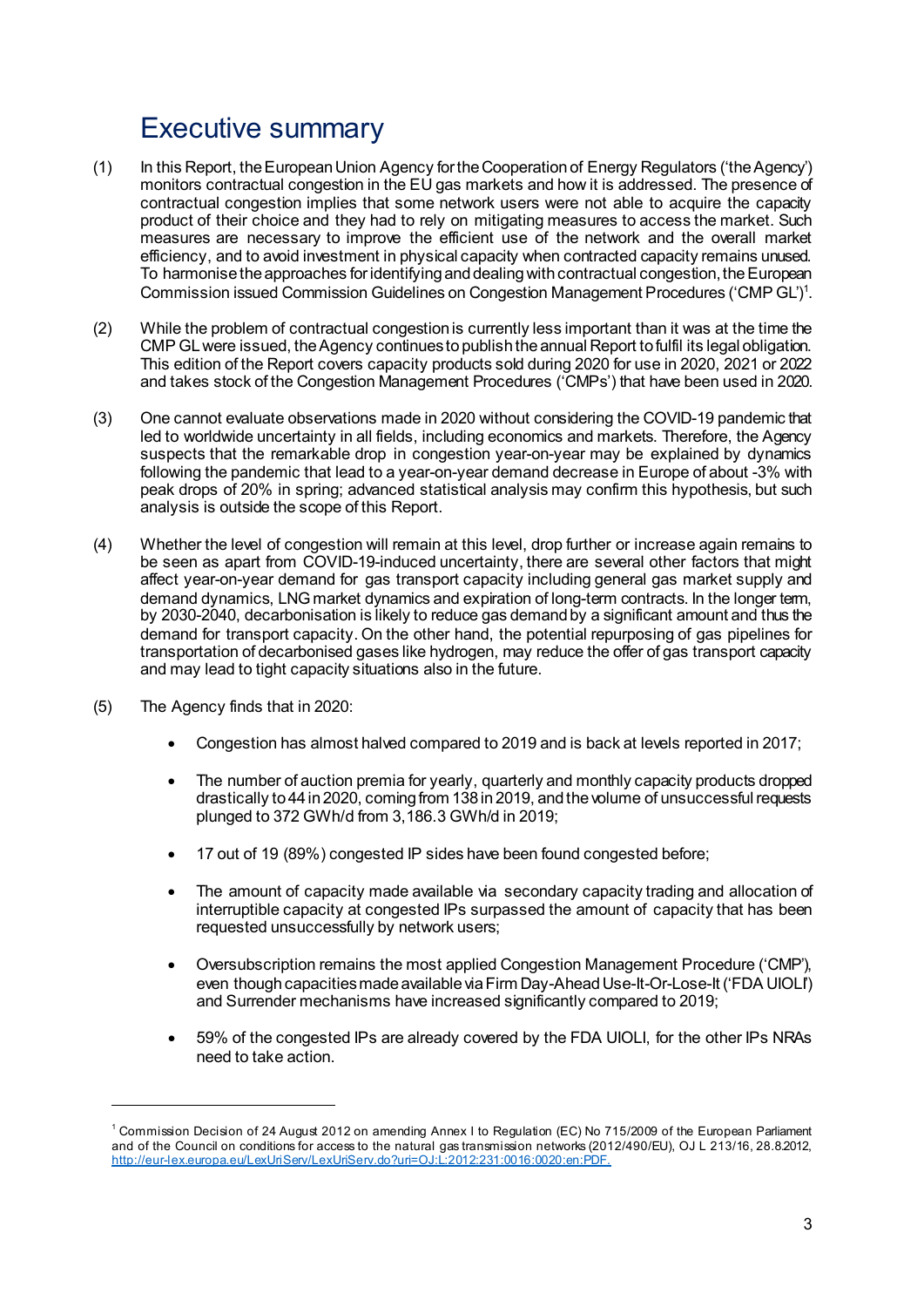$(6)$ Based on the data provided by the European Network of Transmission System Operators for Gas ('ENTSOG') and the three Booking Platforms,<sup>2</sup> Table 1 summarises the Agency's main observations regarding contractual congestion in the analysis year 2020.

Table 1: Main observations regarding congestion in the analysis year 2020

| Observations conceming analysis year 2020                                                                                                      | <b>Numbers</b>                                                            |
|------------------------------------------------------------------------------------------------------------------------------------------------|---------------------------------------------------------------------------|
| Number of congested IP sides (out of 251 CMP-relevant IP sides)*<br>Due to auction premia<br>Due to non-offer                                  | 19 $(7.6%)$<br>$9(3.6\% \text{ of total})$<br>10 $(4\% \text{ of total})$ |
| Occurrences of auction premiaper product <sup>**</sup> (out of 44 auction premia)<br>Yearly products<br>Quarterly products<br>Monthly products | 8(18%)<br>$18(41\%)$<br>$18(41\%)$                                        |

\* This report considers as relevant those IPs that are marked as CMP-relevant, have physical flow capacity (no virtual reverse flow) and were valid at least one day during the year of analysis (calendar year 2020).

\*\* Multiple auction premia can occur at the same IP side.

For those IP sides that were found to be congested, the Agency examined the severity of the  $(7)$ congestion with the following indicators: unsuccessful requests, capacity trades on the secondary market, demand for interruptible capacity (and effective interruptions), and recurrent<sup>3</sup> presence of IPs in previous editions of the Congestion Report. Table 2 lists the main observations on severity of congestion aggregated for the congested IP sides.

#### Table 2: Main observations regarding severity of congestions (at congested IP sides)

| Observations conceming analysis year 2020                                                                                                                                                                                                               | <b>Numbers</b>                                                       |
|---------------------------------------------------------------------------------------------------------------------------------------------------------------------------------------------------------------------------------------------------------|----------------------------------------------------------------------|
| Number of IP sides found congested for the first time<br>Number of IP sides with recurrent inclusion in Congestion Reports                                                                                                                              | 3 (of which 1 new IP)                                                |
| Firm technical capacity of congested IP sides (from ENTSOG TP)<br>Unsuccessful requests<br>Capacity made available via secondary trades<br>Interruptible capacity allocated<br>Effective interruptions (counted as days on which interruption occurred) | 2,763.0 GWh/d<br>372.6 GWh/d<br>509.2 GWh/d<br>185.6 GWh/d<br>3 days |

- $(8)$ Physical congestion, indicated by actual interruptions of interruptible capacity, occurred at 2 contractually congested IP sides with varying frequencies.
- The Agency checked the application of CMPs at the congested IPs. The FDA UIOLI mechanism is  $(9)$ already applied at 12 of the 19 IP sides detected as congested. This means that at the remaining 7 congested IP sides, the respective National Regulatory Authorities ('NRAs') shall require the relevant Transmission System Operator(s) ('TSO(s)') to implement and apply the FDA UIOLI mechanism, according to Point 2.2.3(1) of the CMP GL, or show that the congested situation is unlikely to reoccur in the following three years.<sup>4</sup> NRAs can use the information contained in this Report in their decision making. The list of congested IPs and their depiction on a map is available in Annex I and Annex II, respectively, of this Report. A separately published Technical Annex contains the full analysis of all IP sides regarding congestion and application of CMPs.

<sup>&</sup>lt;sup>2</sup> The Agency notesa significant improvement with respect to combining both datasets, thanks to the efforts from the booking platform operators to make available the auction data in an agreed template that structurally includes EIC codes.

<sup>&</sup>lt;sup>3</sup> Recurrent meansan IP side hasbeen found contractually congested in at least one previous edition of the Congestion Report.

<sup>&</sup>lt;sup>4</sup> The concerned IP sides are Csanádpalota (HU>RO, entry), Nea Mesimvria (TAP>GR, entry), Negru Voda II (RO>BG, exit), Negru Voda III (RO>BG, exit), RC Thayngen-Fallentor (DE-CH, exit), VIP PIRINEOS (FR>ES, exit and entry)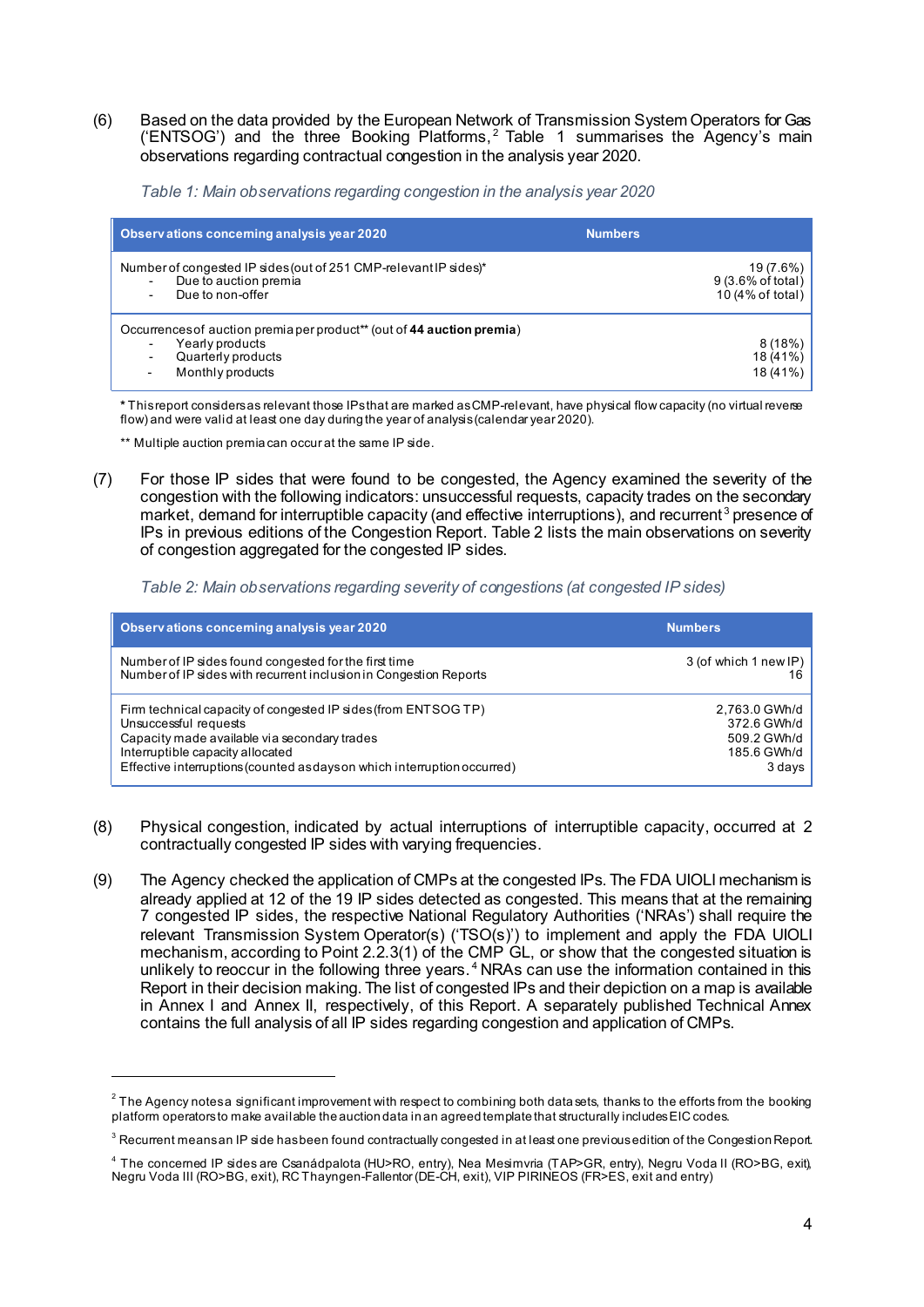$(10)$ The Agency has been publishing Congestion Reports since 2014 and the observations vary from one year to the other. Currently, the Agency does not investigate the reasons underlying these changes, which would require advanced analysis. Nevertheless, the Agency observes the following evolutions over time of congestion and of the application of CMPs, as listed in Table 3.

| Evolution over recent Congestion Reports                                                                                                                  | 2017                           | 2018                                             | 2019                                            | 2020                                            |
|-----------------------------------------------------------------------------------------------------------------------------------------------------------|--------------------------------|--------------------------------------------------|-------------------------------------------------|-------------------------------------------------|
| Number of congested IPs                                                                                                                                   | 17                             | 31                                               | 37                                              | 19                                              |
| Application of CMPs [GWh/d]<br>LT UIOLI<br><b>FDA UIOLI</b><br>-<br>Oversubscription<br>$\overline{\phantom{0}}$<br>Surrender<br>$\overline{\phantom{0}}$ | 8.6<br>486.8<br>5.175<br>535.6 | 3.190.6<br>492,352.2<br>1,638,285.4<br>281.616.6 | 3.190.6<br>225,931.6<br>1,667,881.5<br>71.818.1 | 3,206.9<br>408.291.0<br>1,248,621.1<br>92.816.6 |

Table 3: Evolution of congestion and CMP application

Based on its analysis, the Agency formulates a set of recommendations addressed to TSOs,  $(11)$ ENTSOG and the European Commission in Section 4 of this Report. These recommendations largely reiterate recommendations already formulated in previous Reports.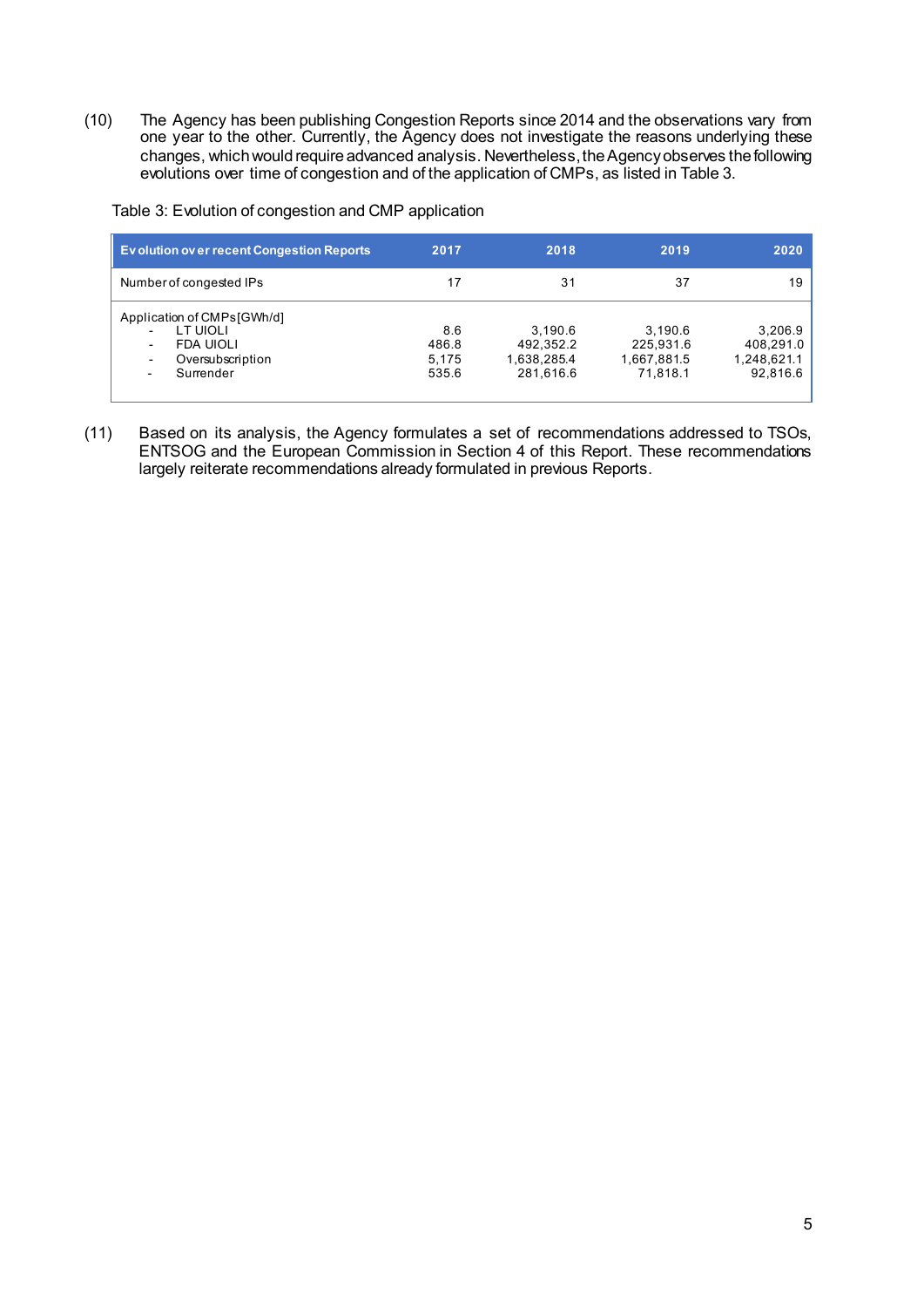### 1 Introduction

- $(12)$ The CMP GL, in particular its Point 2.2, 1(2), stipulate that the Agency has to publish a yearly report on contractual congestion at IPs. The present Congestion Report is the eight Report fulfilling this legal obligation and it covers the year 2020.
- $(13)$ This Report uses the concepts of contractual congestion and physical congestion that are defined in Articles  $2(21)$  and  $2(23)$  of Regulation (EC) No  $715/2009$  in the following way:
	- 'Contractual congestion' means a situation where the level of firm capacity demand  $\bullet$ exceeds the technical capacity;
	- 'Physical congestion' means a situation where the level of demand for actual deliveries exceeds the technical capacity at some point in time.
- Contractual congestion during time periods without physical congestion can be tackled through the  $(14)$ CMPs laid down in the CMP GL. Additionally, the CMP GL contain certain criteria that require the application of the FDA UIOLI mechanism.
- $(15)$ The criteria which may lead to the application of the FDA UIOLI are set out in Point 2.2.3(1) of the CMP GL. In particular, FDA UIOLI shall be applied at IPs where, based on this Report, it is shown that demand exceeds supply at the reserve price when auctions are used, in the course of capacity allocation procedures for products for use in either that year or in one of the subsequent two years:
	- for at least three firm capacity products with a duration of one month, or
	- for at least two firm capacity products with a duration of one quarter, or
	- for at least one firm capacity product with a duration of one year or more, or  $\bullet$
	- where no firm capacity product with duration of one month or more has been offered.
- $(16)$ The concepts above are used for the Agency's screening of the data made available by ENTSOG and auction data collected from the booking platform operators GSA Platform, PRISMA and RBP.
- $(17)$ Given that the transitional period following the Withdrawal Agreement of the UK from the EU applied till 31 December 2020, the Agency collected and analysed the data for the UK interconnection points. The term 'Member States' in this Report shall be understood to include the UK for statistics until and including 2019 and to exclude UK for statistics referring to 2020.
- $(18)$ The remainder of this Report contains the congestion analysis in Chapter 3 and an analysis concerning the application of CMPs in Chapter 4. The Report concludes with a set of recommendations addressed to the European Commission, NRAs and TSOs, and suggestions for further analysis, e.g., for research institutes and scholars.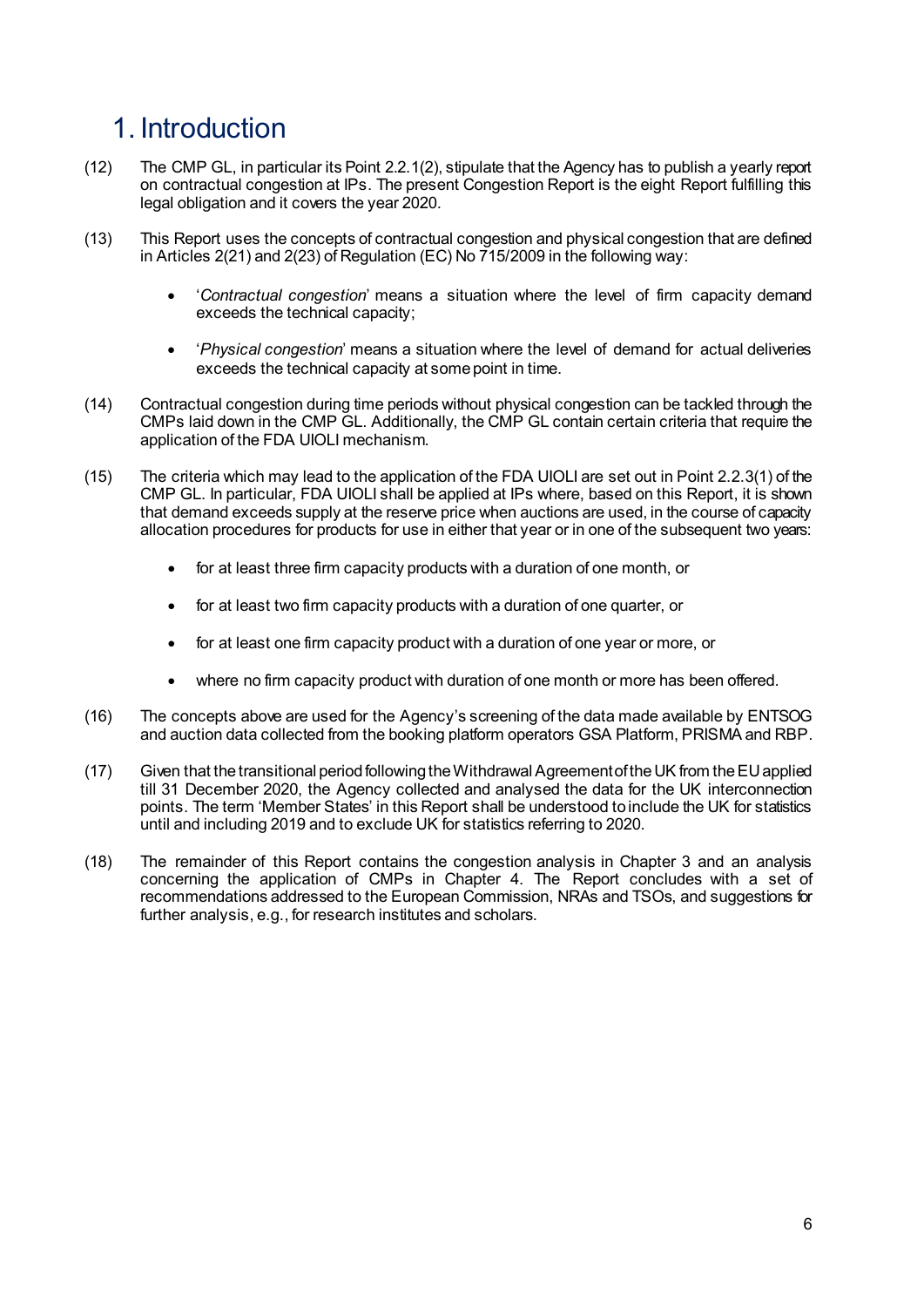### 2. Analysis of contractual congestion

### 2.1 Assessment methodology

- $(19)$ The congestion analysis contains two parts. The first part concerns the assessment of the existence of congestion at IP sides. The second part concerns the assessment of the severity of the identified congestions.
- $(20)$ First, with respect to the assessment of the existence of contractual congestion, the data provided by ENTSOG were analysed. Furthermore, auction reports were collected from the booking platforms, consolidated and screened IP by IP, for the offer and non-offer of capacity products and for those auctions at IPs where the total capacity demand exceeded the offer and/or where auction premia occurred for monthly, quarterly and yearly products. The Agency notes a significant improvement with respect to combining both data sets, thanks to the efforts from the booking platform operators to make available the auction data in an agreed template that structurally includes EIC codes.
- $(21)$ In line with the criteria set out in Point 2.2.3(1) of the CMP GL, the IP sides for which auction premia and/or non-offers of firm products occurred were labeled as contractually 'congested'. The IP sides have been classified accordingly into four mutually exclusive categories:
	- i. 'Congested': those which meet the criteria set in sub-Points (a) to (d) of Point 2.2.3(1) of the CMP GL, but do not fall into category ii below;
	- 'Formally congested': those which only meet the criterion set in sub-Point (c) of Point ii. 2.2.3(1) of the CMP GL because of a missing yearly product for the gas year 2021/22 in the auction of July 2020;
	- 'Close to be congested': those which had auction premia occurring at a lower frequency iii. than the threshold defined in the CMP GL criteria, namely for either two monthly products or one quarterly product;
	- 'Not congested': those which do not meet the criteria (a) to (d) of Point 2.2.3(1) of the CMP iv. GL and do not fall into category iii above.
- $(22)$ Second, with respect to the assessment of the severity of contractual congestion for those IP sides identified as congested (category i above), the Agency collected and analysed further information on 'unsuccessful requests', on the products (monthly, quarterly, yearly) traded on the secondary market and on whether interruptible capacity was allocated at an IP side. Finally, the Agency also connected the current analysis to the results of the previous editions of the Congestion Report.
- $(23)$ The volume of 'unsuccessful requests' sheds light on the extent of congestion where auction premia have occurred. Unsuccessful requests are calculated by subtracting total allocated capacity from total requested capacity at the reserve price.<sup>5</sup>
- $(24)$ The information on interruptible capacity bookings can be used in the analysis to indicate that demand for capacity exceeded the actual offer of firm capacity. This is in line with the provision of the CMP GL 'to take into account the use of interruptible capacity'. Additionally, the occurrence of actual interruptions of nominated interruptible capacity was documented as a possible indicator for physical congestion.
- $(25)$ For the identified contractually congested IP sides, the Agency assessed the severity of congestion at IP sides based on:

 $<sup>5</sup>$  In the seventh edition of the Congestion Report, unsuccessful requests have been reported as the difference of requested</sup> capacity at the reserve price and the offered capacity.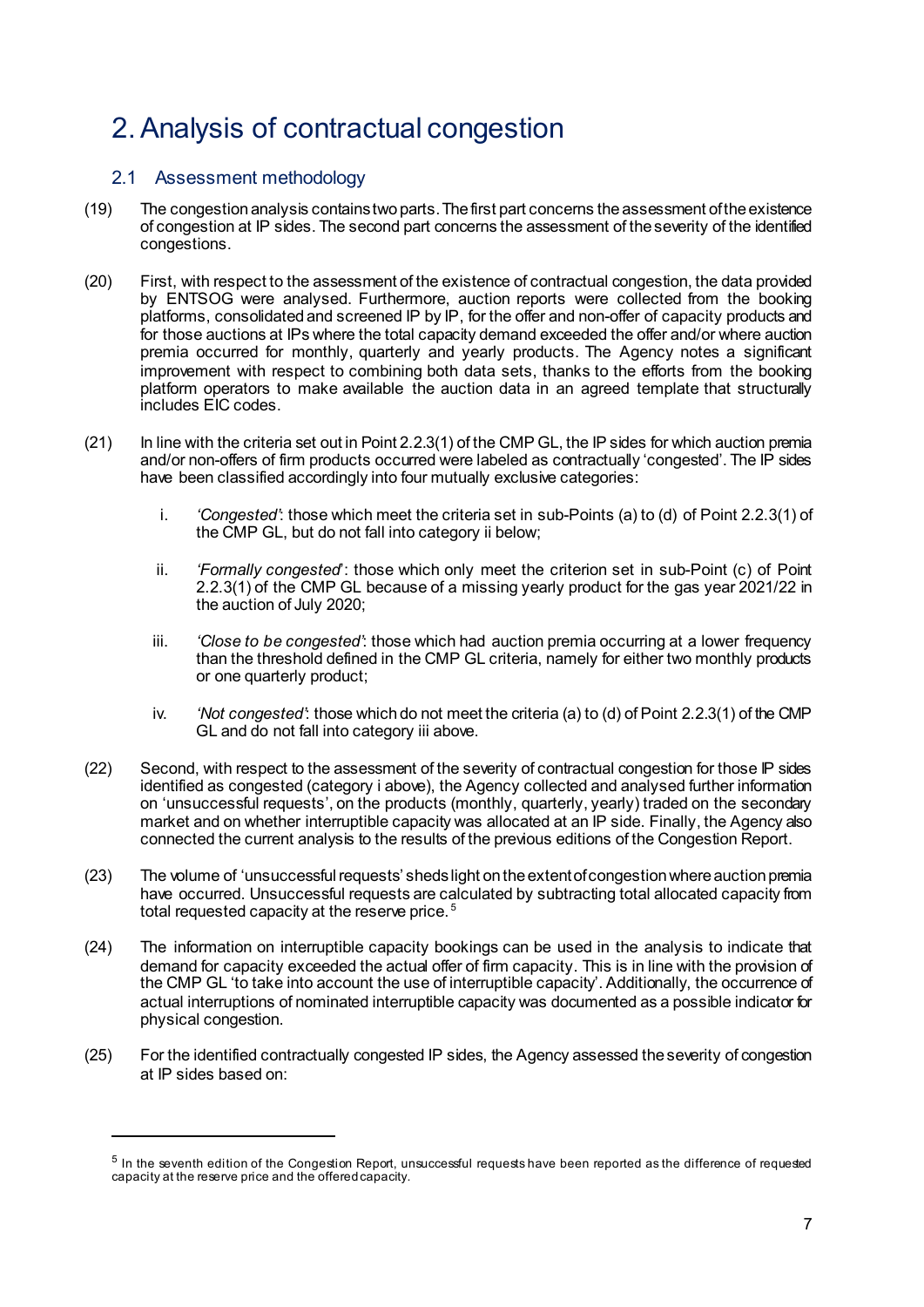- the amount of unsuccessful requests (where auction premia occur);
- to which extent secondary capacity trading took place;
- to which extent interruptible capacity was allocated and whether interruptions occurred;
- whether they were found congested in the previous Congestion Reports;
- $(26)$ The chapter closes with the conclusion concerning the application of FDA UIOLI at congested IPs.

#### $2.2$ Identification of contractually congested IPs

- For this year's Report, 372 IP sides were considered to be CAM-relevant, of which 251 were  $(27)$ considered CMP-relevant, based on the feedback received from the TSOs.
- $(28)$ The year-to-year composition of IP sides changes for several reasons. For instance, several physical IP sides have been merged into a virtual interconnection points (VIPs)<sup>6</sup> during the year, meaning both the VIP and the merged-in IPs had to be assessed. On the other hand, newly created IP sides<sup>7</sup> were included in the list for the first time.
- $(29)$ This report considers as contractually congested only those IP sides labelled as 'congested'. IP sides labelled as 'formally congested' could potentially be congested in the future but are not the focus of this report.<sup>8</sup> A Technical Annex that is published alongside this Report contains the full classification of IP sides and clarifications provided by TSOs and NRAs on possible reasons for the occurrence of congestion.
- According to the criteria (a) to (d) of Point 2.2.3(1) of the CMP GL, 19 IP sides were identified as  $(30)$ congested. The reasons why these IP sides were identified as such differ as follows.
- $(31)$ The occurrence of auction premia resulted in 9 IP sides being classified as congested, of which:
	- 2 IP sides<sup>9</sup> had premia on monthly, quarterly and yearly products;
	- 2 IP sides <sup>10</sup> had premia on quarterly and yearly products:
	- $\bullet$ 2 IP sides <sup>11</sup> had premia on monthly and yearly products;
	- 2 IP sides <sup>12</sup> had premia on monthly and quarterly products;
	- 1 IP side<sup>13</sup> had premia for quarterly products only.
- $(32)$ 10 IP sides were identified as congested due to the non-offer of firm capacity products.

<sup>&</sup>lt;sup>6</sup> E.g., inclusion of physical IPs occurred at VIP-BENE, VIP TTF-GASPOOL H, VIP TTF-GASPOOL L, VIP TTF-NCG H, VIP-TTF-NCG-L. For a recent overview of VIPs in EU gas markets see ACER's Monitoring update on incremental capacity projects and virtual interconnection points of July 2020.

 $7$  E.g. Nea Mesimvria and Melendugno

<sup>&</sup>lt;sup>8</sup> The Agency's analysis identifies a large number of formally congested IPs within Germany due to the yearly product 2021/22 not being on offer as these internal IPs will disappear after the German market merger on 1 October 2021.

<sup>&</sup>lt;sup>9</sup> Csanádpalota (HU>RO, both exit and entry)

<sup>&</sup>lt;sup>10</sup> Mosonmagyaróvár (AT>HU, both exit and entry)

<sup>&</sup>lt;sup>11</sup> VIP PIRINEOS (FR>ES, both exit and entry)

 $12$  Überackern SUDAL (AT)/Überackern 2 (DE) (DE>AT, both exit and entry)

<sup>&</sup>lt;sup>13</sup> Nea Mesimvria (TAP>GR, entry)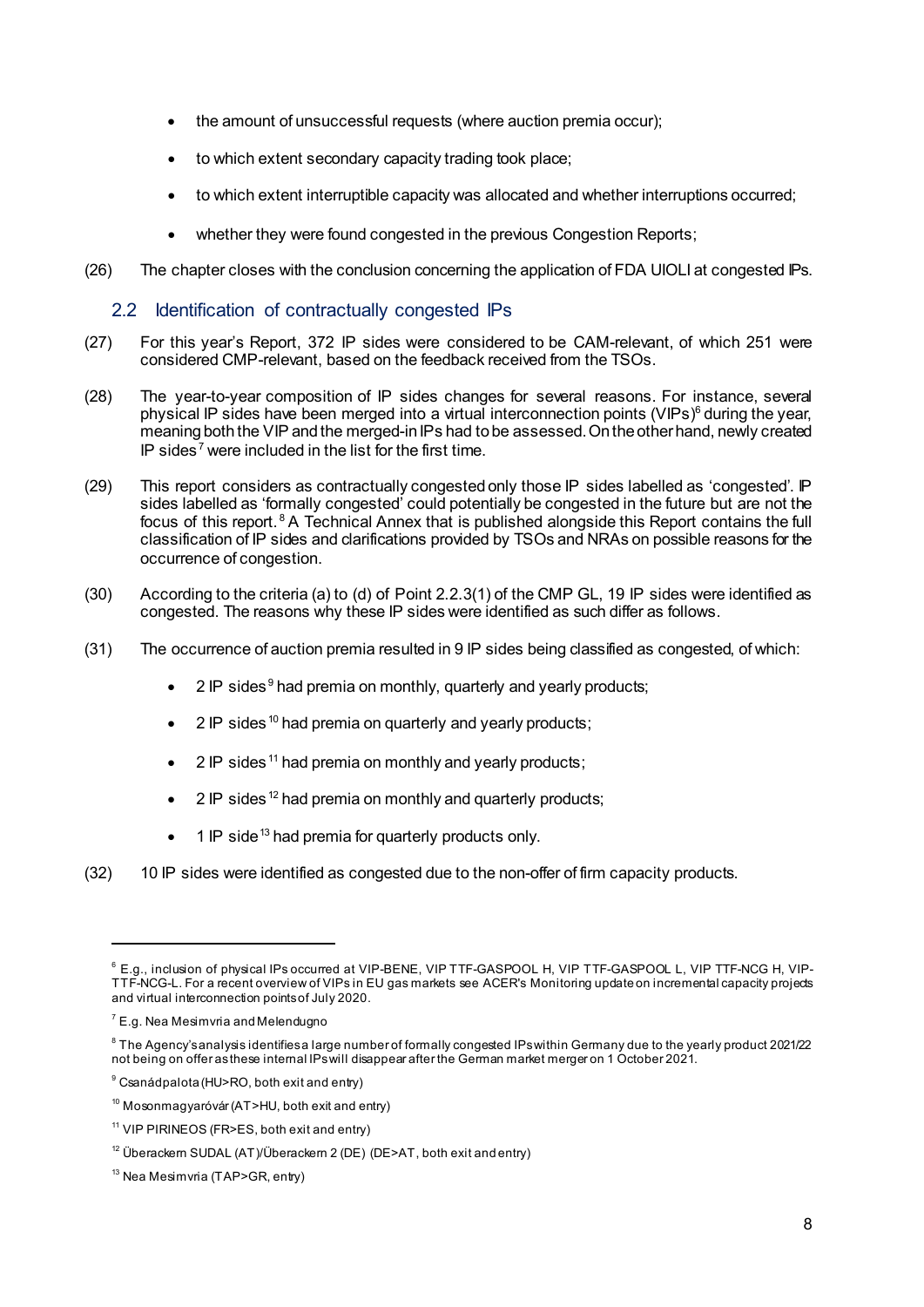- Congestion triggered by occurrences of auction premia dropped to 9 in 2020 from 30 in 2019 (16  $(33)$ in 2018, 6 in 2017 and 9 in 2016) and by occurrences of non-offer of firm capacity products increased to 10 in 2020 from 7 in 2019 (15 in 2018, 11 in 2017 and 14 in 2016).
- The markedly decreased occurrence of auction premia after a steady increase in the past years  $(34)$ might be the result of changed booking behaviour due to exceptional COVID circumstances. Annex III contains a small analysis of unsuccessful requests for a subset of IPs that were identified as congested due to auction premia in the 7<sup>th</sup> Congestion Report (published in May 2020). The unsuccessful requests at these highly-demanded IPs dropped significantly in 2020 compared to 2019 in the majority of cases. More detailed analysis of capacity bookings in 2020 vis-à-vis the pre-COVID-19 years is necessary to confirm this hypothesis; however, such analysis is beyond the scope of this Report.
- 8 of the 251 CMP-relevant IP sides were not analysed because they allocate implicitly and do not  $(35)$ organise auctions for allocating yearly, quarterly and monthly products; the concerned IPs are Kiemenai (Ambergrid exit and entry, Conexus exit and entry) and Balticconnector (Elering exit and entry, Gasgrid Finland exit and entry). Based on the information from the respective TSOs, there is no contractual congestion as defined in this Report at these IPs. However, at the Balticconnector IP in the direction from Estonia to Finland, there is a form of congestion due to the technical capacity being lower than expected; the implicit allocation mechanism relies on accepting nominations exceeding capacity on pro-rata basis.<sup>14</sup>
- $(36)$ Figure 1 graphically presents the results of the analysis.



Figure 1: Result of the congestion analysis of 251 CMP-relevant IP sides - 2020

### 2.3 Severity of contractual congestion

- The Agency reports in this section on four indicators that shed light on the severity of congestion at  $(37)$ an IP. These indicators are the unsuccessful requests, capacity traded on the secondary market, demand for interruptible capacity (and effective interruptions), and the recurrence of congestion over several years as recorded in the previous editions of the Congestion Report.
- Similarly to the previous year's Report, the Agency checked ENTSOG's Transparency Platform  $(38)$ ('TP') for the **unsuccessful requests**. Unfortunately, unsuccessful requests were reported there only for 4 out of the 9 IP sides that were labelled congested due to the auction premia, meaning that the Agency could not rely on the information available on the TP. The unsuccessful requests based on the Agency's analysis of auction data concern 18 IP sides, of which 9 were congested due to the auction premia and 5 were close-to-be-congested IP sides. 15

<sup>&</sup>lt;sup>14</sup> The Agency hasnot assessed the functioning of the implicit allocation mechanism that is applied in the Estonian, Finnish and Latvian gasmarkets.

<sup>&</sup>lt;sup>15</sup> The remaining 4 IP sideshad 1 monthly premium each.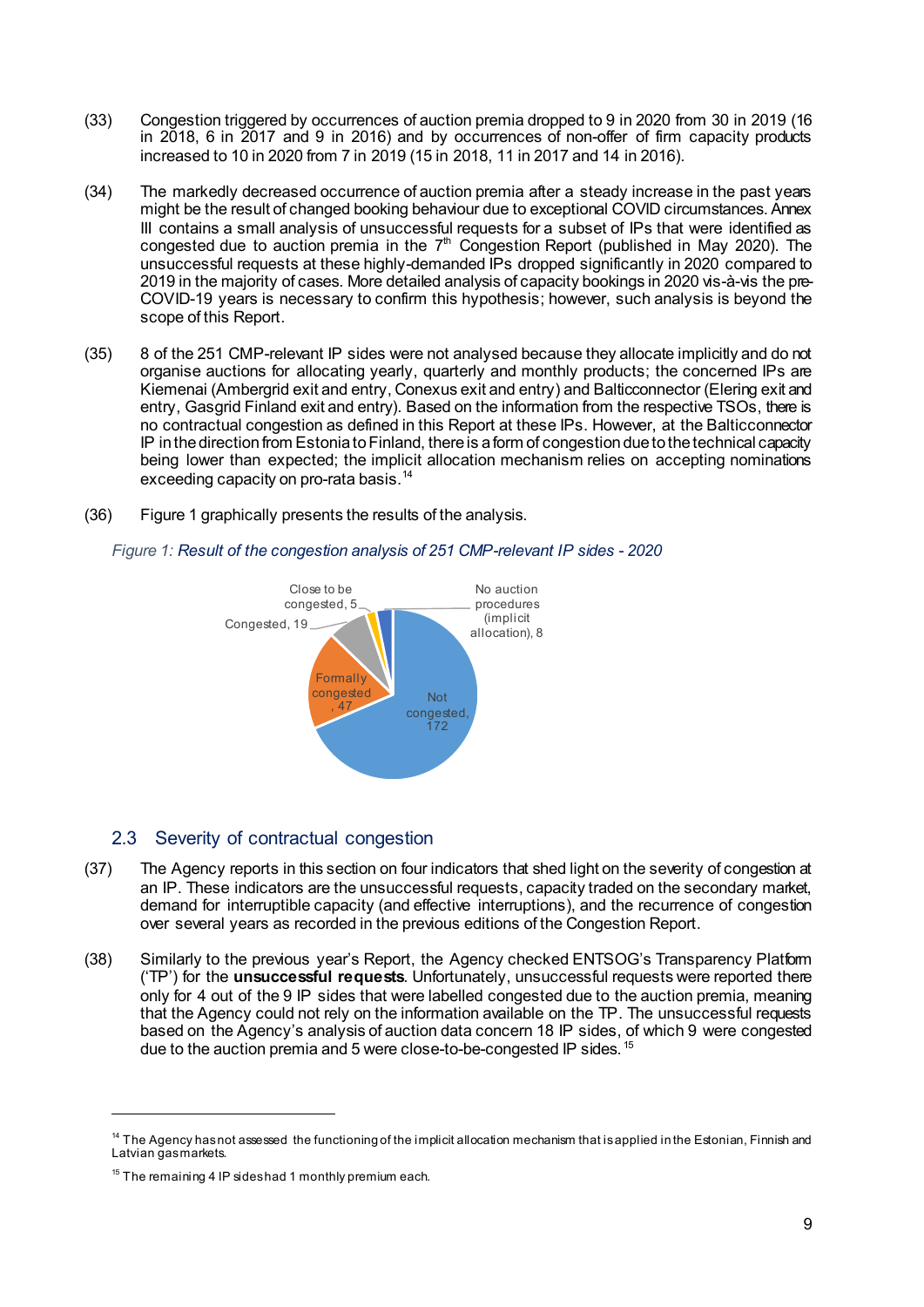- $(39)$ The majority of unsuccessful requests occurred at: Mosonmagyaróvár (AT>HU, both exit and entry), followed by Überackern SUDAL (AT)/Überackern 2 (DE) (DE>AT, both exit and entry) and Csanádpalota (HU>RO, both exit and entry). The largest volumes were requested at Mosonmagyaróvár (AT>HU both exit and entry) IP, followed by VIP Brandov-GASPOOL (DE>CZ, both exit and entry) and Bacton BBL (GB>BBL, entry).
- $(40)$ The Agency observed that with 5 IP sides out of 19, the number of congested IP sides for which secondary trades for capacity occurred remained relatively low. 16
- $(41)$ The congested IP sides with the most active secondary trading of capacity products are: Csanádpalota (HU>RO exit) IP side, followed by Mosonmagyaróvár (AT>HU exit) IP side and Mosonmagyaróvár (AT>HU entry) IP side.
- $(42)$ The demand for interruptible capacity can also be used as an indicator for capacity demand exceeding the technical capacity, under the assumption that those who booked interruptible capacity would have preferred firm capacity.
- $(43)$ Interruptible capacity, with a duration exceeding one day, was offered for at least one product for 13 of the 19 congested IP sides. For 6 congested IP sides, no interruptible capacity with a duration exceeding one day was offered for use in the calendar years of 2020 or 2021. The Agency encourages the relevant TSOs to offer interruptible capacity with a duration exceeding one day. according to the provisions of Article 32 of the NC CAM<sup>17</sup>, to ease the severity of congestion.
- $(44)$ Effective interruptions occurred at one congested IP side, 2 days at Überackern SUDAL (AT) Überackern 2 (DE) (DE>AT, exit). Effective interruptions that occur structurally hint at physical congestion.
- Of the 19 IP sides identified as congested, 3 are included for the first time. Recurrence of  $(45)$ congestion in the three preceding years (2017-2020) has been observed at 16 IP sides: 16 were found congested in 2019, 11 were already found congested in 2018 and 11 IP<sup>18</sup> sides have been identified as congested in the last three editions of the Congestion Report (current edition included), and 3 IP sides <sup>19</sup> were continuously congested in the last four editions.

#### 2.4 Application of FDA UIOLI

- $(46)$ Annex I lists the IP sides for which the FDA UIOLI mechanism needs to be implemented and applied according to Point 2.2.3(1) of the CMP GL, unless it is shown that a congested situation is unlikely to reoccur in the following three years.
- 11 IP sides<sup>20</sup> labelled as congested already apply FDA UIOLI. The Agency notes that NRAs take  $(47)$ the final decision on how to mitigate and prevent congestion, taking into account the severity of

<sup>&</sup>lt;sup>16</sup> Mosonmagyaróvár (AT>HU exit) IP side, Mosonmagyaróvár (AT>HU entry) IP side, Oberkappel (AT>DE exit) IP side, Csanádpalota (HU>RO exit) IP side, and Csanádpalota (HU>RO entry) IP side.

<sup>&</sup>lt;sup>17</sup> Commission Requlation (EU) 2017/459 of 16 March 2017 establishing a network code on capacity allocation mechanisms in gas transmission systems and repealing Regulation (EU) No 984/2013.

 $18$  The 11 IP sides found congested in the Reports covering 2018, 2019 and 2020 (current) are Überackern ABG (AT)/Überackem (DE) (bayernets entry), Mosonmagyaróvár (FGSZ entry), Mosonmagyaróvár (Gas Connect Austria exit), Überackern SUDAL (AT)/Ùberackern 2 (DÉ) (bayernets exit), Überackern SÚDAL (AT)/Überackern 2 (DE) (Gas Connect Austria entry), Kienbaum (Gascade exit), Greifswald / LBTG (LBTG entry), VIP PIRINEOS (Enagas entry), VIP PIRINEOS (TERÉGA exit), Negru Voda II (Transgaz exit), Negru Voda III (Transgaz exit).

<sup>&</sup>lt;sup>19</sup> Überackem SUDAL (AT)/Überackern 2 (DE) (bayernets exit), Überackern SUDAL (AT)/Überackern 2 (DE) (Gas Connect Austria entry), Kienbaum (Gascade exit).

<sup>&</sup>lt;sup>20</sup> Überackern ABG (AT) /Überackern (DE) (bayernetsentry), Mosonmagyaróvár (FGSZ entry), Mosonmagyaróvár (GasConnect Austria exit), Überackem SUDAL (AT)/Überackem 2 (DE) (bayernets exit), Überackem SUDAL (AT)/Überackem 2 (DE) (Gas Connect Austria entry), Oberkappel (Gas Connect Austria exit), Kienbaum (Gascade exit), Bunder-Tief (Gasunie Deutschland exit), Greifswald / OPÁL (OPAL Gastransport entry), Brandov / OPAL (OPAL Gastransport exit), Csanádpalota (FGSZ exit).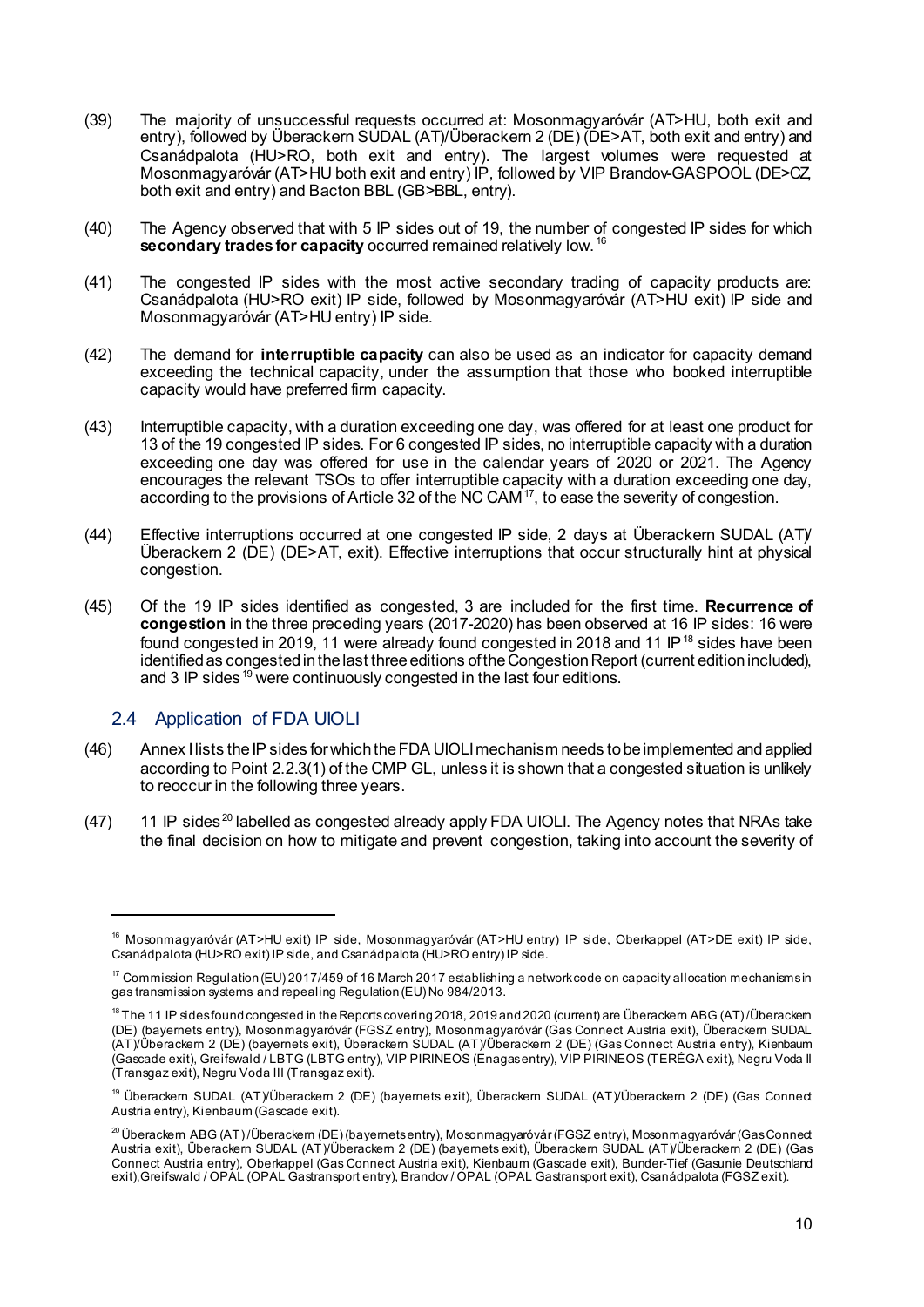congestion and the application of FDA UIOLI or other CMPs. They can use the information contained in this report to support their decision making.

### 3. Application of CMPs

- $(48)$ According to Point 2.2.3 of the CMP GL, any additional capacity made available through the application of one of the CMPs shall be offered by the respective TSO(s) in the regular allocation process.
- $(49)$ The CMP GL Section 2.2 defines four CMP measures to mitigate congestion:
	- Long Term (LT) UIOLI is described in Point 2.2.5 of the CMP GL. This mechanism aims at deterring capacity hoarding over the longer term. LT UIOLI dictates that NRAs require their TSOs to fully or partially withdraw systematically underutilised capacity if certain criteria are met. The process could trigger the release of yearly capacity products.
	- FDA UIOLI brings unused firm capacity back to the market on a day-ahead basis. TSOs are not incentivised financially by this CMP. The network user loses its capacity and provides the additional capacity volumes by being subject to re-nomination restrictions.
	- Oversubscription allows TSOs to offer more firm capacity than is technically available at IPs on the assumption that not all the allocated capacity will be actually used by network users. This scheme provides financial incentives for the TSOs and requires basic modelling built on statistical scenarios.
	- Surrender is a CMP measure that allows network users to return their capacity to the TSO. The TSO will again offer this capacity in the primary market (by an auction on a booking platform). Capacity returned by network users will only be sold after the TSO has sold its own available capacity. During the auction, the capacity given back by a network user will not be distinguished from the TSO capacity, and it will be offered based on the standard volume and price units applied in the auctions. The Agency remarks that users could sell their capacity on the secondary market, which might be a faster option in liquid secondary markets, than triggering surrender.
- $(50)$ In 2020, 10 Member States ('MSs') and the UK reported capacity amounts made available via CMPs, while in 2016, 2017, 2018 and 2019 there were 7, 11, 10 and 12 MSs (including the UK) reporting such amounts, respectively. For calculating the average deployment of CMPs, the Agency calculated the occurrences by counting on how many days the application of CMPs took place. An increase of surrender (~20%) has been observed in 2020 compared to the previous year, while the use of oversubscription and FDA UIOLI has decreased (~15% and ~10% respectively). LT UIOLI remained at the same level with 2019.
- Figure 2 shows the results in 2020 per MS and per CMPs applied.<sup>21</sup>  $(51)$

<sup>&</sup>lt;sup>21</sup> The capacity numbers include capacity released at CMP-relevant and non-CMP relevant IP sides as reported to ACER by ENTSOG.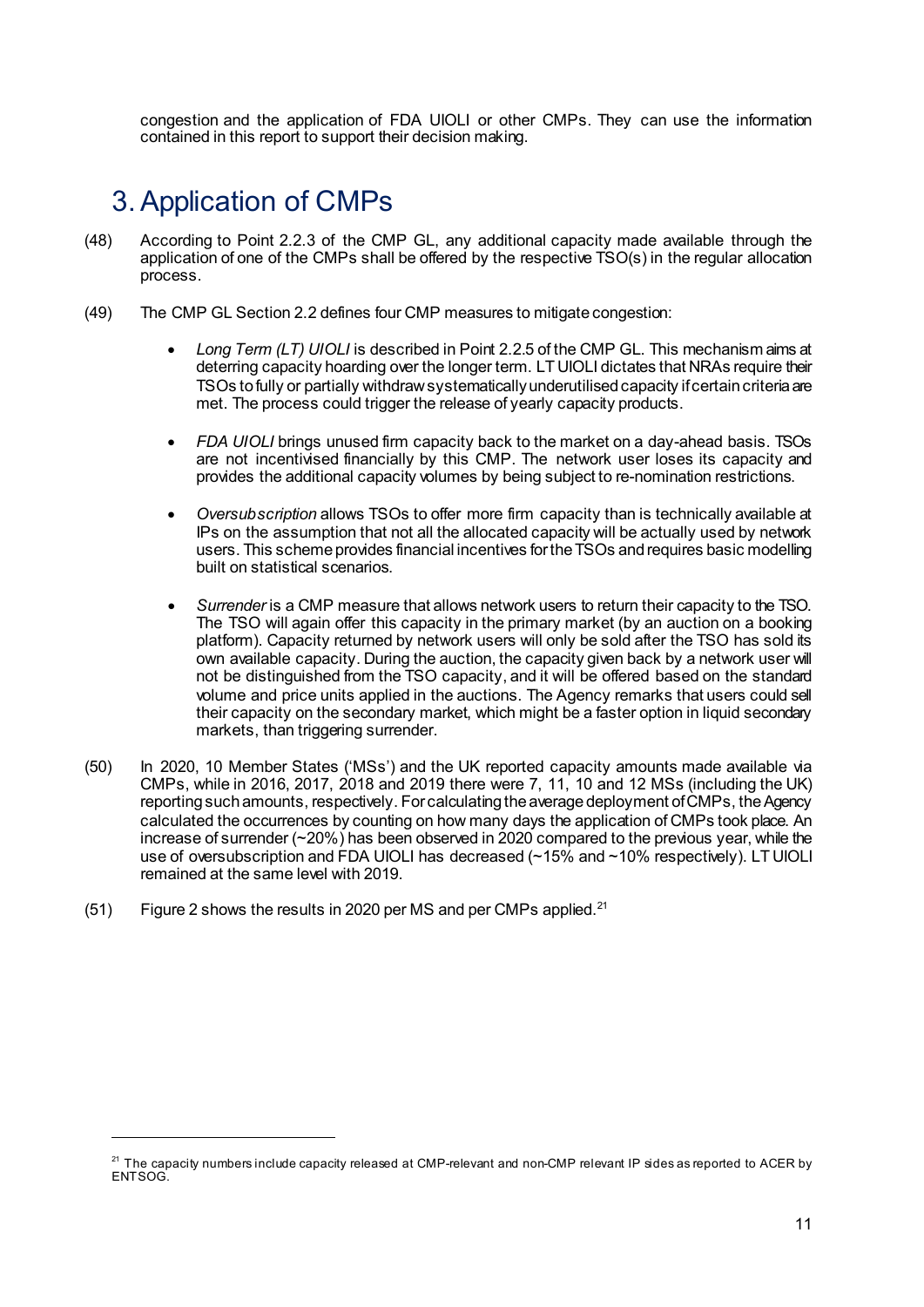#### Figure 2: Capacity released by CMP measures [averaged GWh/d] via CMPs in the EU (according to  $ENTSOG's TP data - 2020$



- $(52)$ Compared to 2019, the use of LT UIOLI in 2020 in the Czech and UK markets remained constant, however, the capacity released in Czech Republic is by far larger than that released in the UK.<sup>22</sup>
- As in the previous Reports, in 2020 FDA UIOLI was applied at the German and Austrian IP sides,  $(53)$ but this year the mechanism was also used in Hungary. In Austria the daily occurrences of this CMP was significantly reduced vis-à-vis 2019 (~1,800 days in 2020, from  $\sim$ 3,000 in 2019), while in Germany occurrences of FDA UIOLI remained at the 2019 levels. In terms of absolute capacity released. FDA UIOLI almost doubled compared to 2019, driven by a large increase of FDA UIOLI offers at the German borders, even though FDA UIOLI capacity at Austrian IPs was slightly decreased.
- $(54)$ The extent of application (the number of instances in days) of oversubscription and the corresponding capacity offered decreased compared to 2019. As is 2019, the vast majority of the reported applications still concern IP sides of the Dutch TSO, GTS.
- $(55)$ The daily instances of surrender of capacity products, and the capacity surrendered, has increased in 2020 compared to 2019. The increase was driven by the surrender of capacity at the IPs in Austria and the Netherlands

 $^{22}$  The capacity values in UK are small, making the averaged values appear to be 0 when expressed in GWh/d.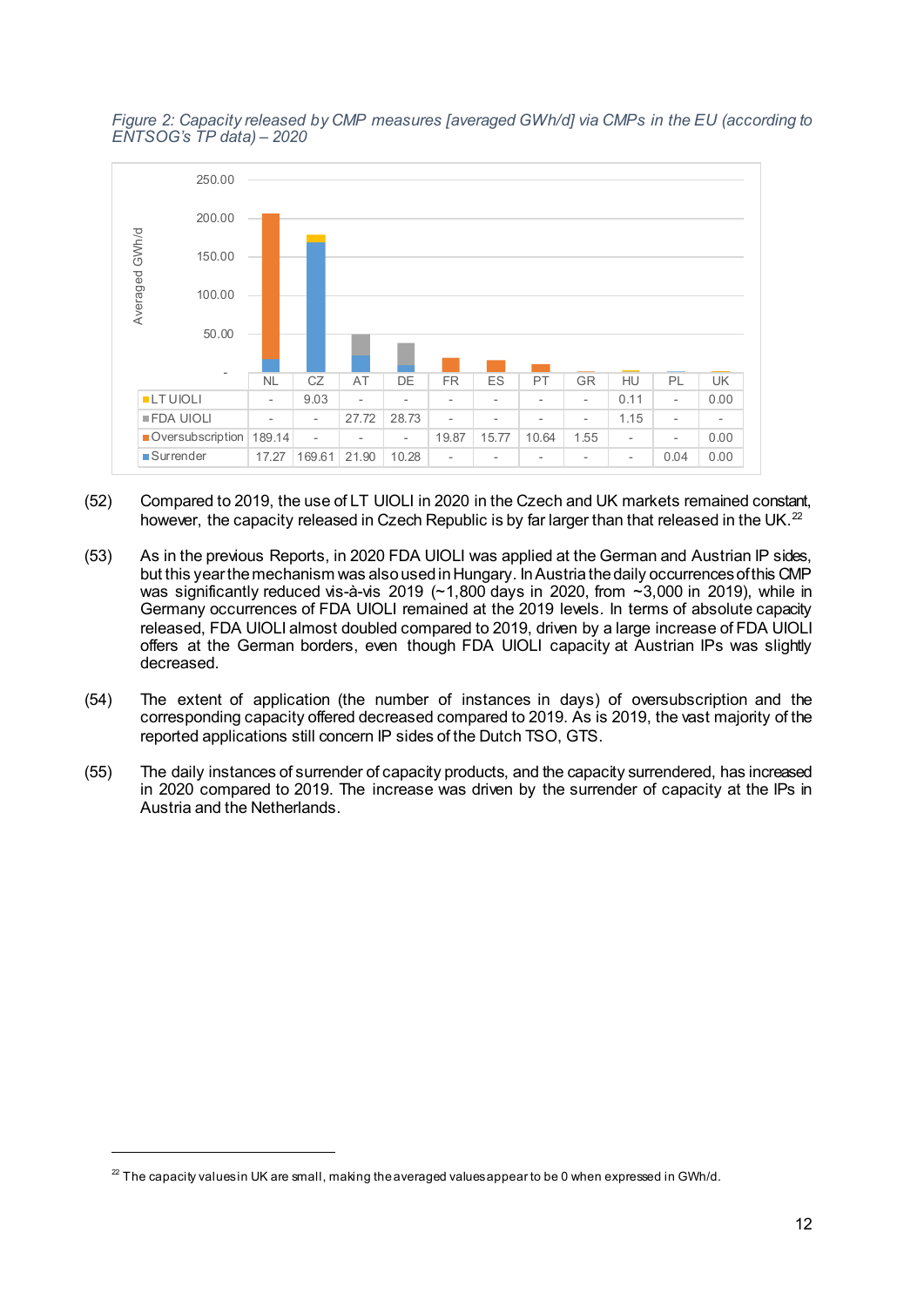### 4 Recommendations

Although an overall improvement has been achieved on data quality and the data files from  $(56)$ ENTSOG, including the CAM scope list and instructions being better prepared for the analysis, the experience gained in producing this report indicates that the recommendations with respect to data quality from the previous report are still relevant. In order to improve data availability, consistency and transparency, the Agency reiterates the following recommendations.

#### 4.1 Recommendations for ENTSOG and TSOs

- On improving data quality, implementing automated data processing and making the data available  $(57)$ at one single platform, progress was limited.
	- ENTSOG/TSOs shall ensure that auction results with premia and data on all non-available capacity products are uploaded on the ENTSOG's TP, as required by the CMP GL, and that these are consistent with the information reported by the booking platforms:
	- ENTSOG/TSOs shall ensure that the TP includes up-to-date information on the virtualised operation<sup>23</sup>, on the commercial and operational validity of the IP sides and on the identification of virtual reverse flow (i.e. absence of technical capacity). The Agency appreciated that ENTSOG made available a list of IPs where the dual model virtualisation applies and recommends that such information is unambiquously available on the TP;
	- The Agency noted a significant improvement in terms of the use of EIC codes ('unique identifier<sup>24</sup>) in booking platform data collected through an agreed template developed by the Agency. The more consistent use of EIC codes by stakeholders enabled the Agency to perform a more efficient and partially automated data processing. Continuous improvement and quality checks of consistency of EIC codes by data providers remain fundamental to allow data users to efficiently and effectively combine data sets from different providers;
	- Although ENTSOG has updated its version of the CAM/CMP scope list, a few IPs were still identified as non-relevant<sup>25</sup> during the analysis. Therefore, based on the findings in this Report, ENTSOG shall adapt and publish the updated CAM/CMP IP scope list on its TP continuously;
	- ENTSOG's TP should aim to incorporate information on bundled capacities.<sup>26</sup>

#### 4.2 Policy recommendations

 $(58)$ On the basis of the experience gained in producing the Congestion Reports, the Agency reiterates the following recommendations to the European Commission:

<sup>&</sup>lt;sup>23</sup> The dual model entailsthat a physical IP remains operational for existing contracts whereas future capacity offering is done at the VIP that the physical IP has been merged into.

<sup>&</sup>lt;sup>24</sup> An IP side can be uniquely identified only with a combination of the following: IP name (EIC code), TSO (EIC code), direction, connected TSO (EIC code, if applicable).

<sup>&</sup>lt;sup>25</sup> The Agency notes that in particular the labelling of IP sides where virtual reverse flow applies without technical capacity requires corrections.

<sup>&</sup>lt;sup>26</sup> Currently, some commercial information on capacity products (e.g. on bundling and the level of firmness and allocability of firm capacity) is not available on the ENTSOG TP. Such data is only publicly accessible through the reporting of the three booking platforms. In order to fully comply with CMP GL'sobligation to report on auction premia on the ENTSOG TP, at least an indicator on whether the auction premia occurred for bundled or unbundled capacity products is necessary. For the future, it would be desirable to have a single platform for all public gas transport data related to CAM, CMP, balancing and tariff data to enable stakeholders to efficiently access all the required information in a harmonised form.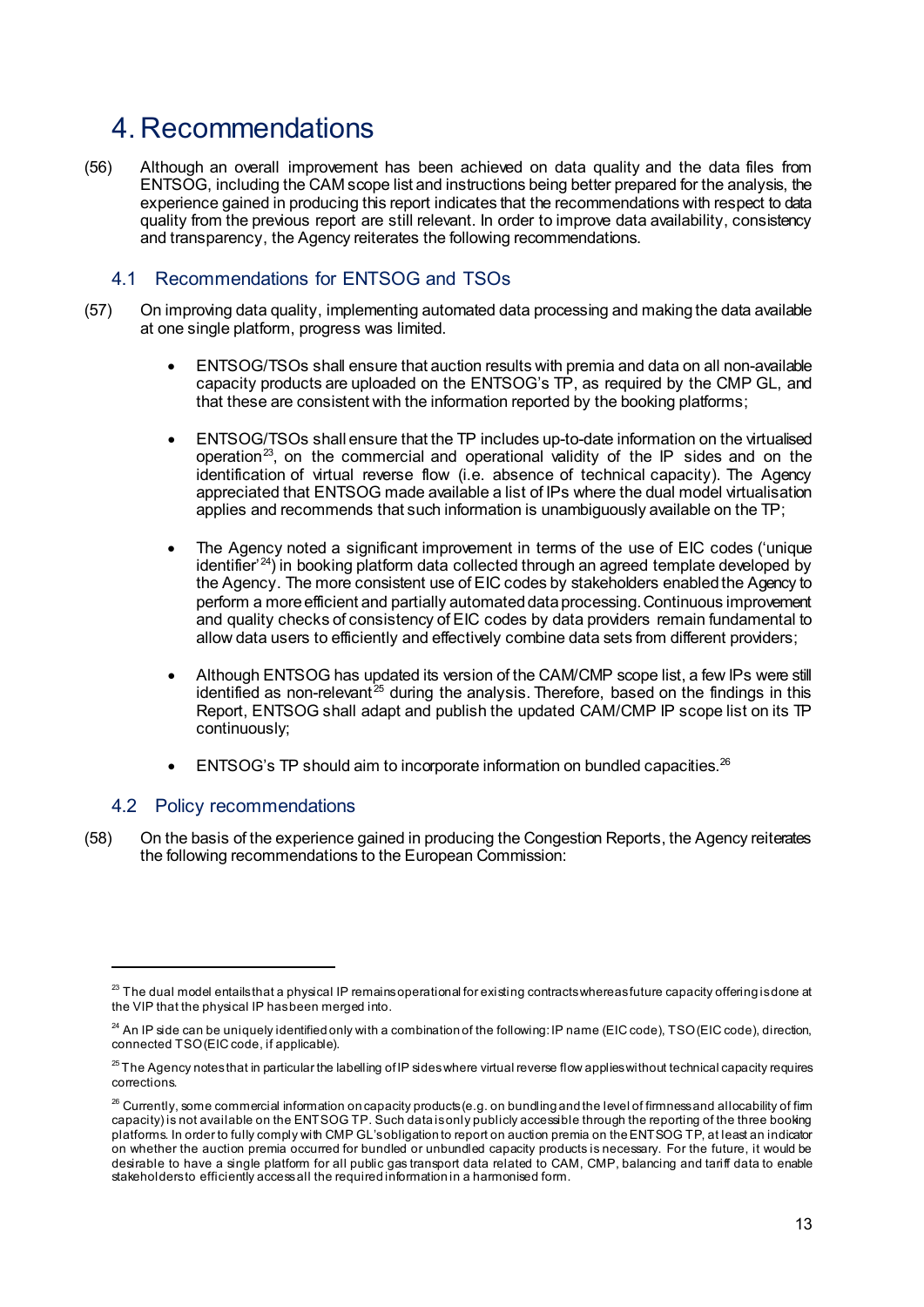- The Report fulfils the requirements of the CMP GL to analyse the auction data for a calendar year. However, the Agency highlights that the CMP GL should be improved in three ways:
	- i. Gas capacity auctions follow an auction calendar that is organised according to the gas year, which lasts from 1 October of the calendar year until 30 September of the following calendar year. The scope of the analysis in the Congestion Report should be aligned and follow the auction calendar for the gas year. The current wording and timing in the CMP GL do not allow the Agency to do so;
	- ii. A clarified CMP GL could make the congestion analysis more market oriented. For network users it is relevant to have the opportunity to book capacity for delivery throughout the period under review – regardless of whether the booking takes place for any month during the year, in the form of either monthly, quarterly or yearly products. The current practice in the Congestion Reports has been to analyse whether at least one product with a minimum duration of one month has been offered during the period under review.
- Therefore, the following recommendations from last year's Congestion Report are still valid and restated:
	- i. The EC may consider aligning criterion d) of Point 2.2.3(1) of the CMP GL with the other congestion criteria. The current reading of criterion d) considers an IP side not congested if at least one monthly product was offered out of 12 months in the preceding year's rolling monthly auction procedures;
	- ii. Alternatively, criterion d) could be aligned with the timeframes of criteria b) or a) as follows: At least 6 [but minimum 3] monthly products should be offered at an IP in order for it not to be considered contractually congested.
- With respect to Point 2.2.1 of the CMP GL, the Commission may consider clarifying, as recommended also in last year's Congestion Report:
	- i. Until when the Agency shall produce Congestion Reports (or under which conditions the reports are not required anymore) and whether its frequency could be lowered;
	- ii. An implementation period for the FDA UIOLI mechanism, if congestion is identified at IP sides only after 1 July 2018 and the respective NRA has decided to require the TSO to implement and apply the FDA UIOLI mechanism.
- The EC may consider amending the CMP GL to improve the effectiveness of the CMP  $\bullet$ measures, in particular when applied as preventive measures<sup>27</sup>, before contractual congestion occurs.
- The EC may also consider to extend the scope of 'contractual congestion' to the dayahead timeframe between hubs (requiring the Agency to assess auction premia and the non-offer of firm day-ahead products at a cross-zonal level).
- In addition, it should be further clarified that Article 6 of Regulation (EU) No 984/2013 regarding the joint method to maximise capacity and the dynamic approach to capacity (re-)calculation, takes priority over the application of oversubscription in the yearly, quarterly and monthly timeframe.

<sup>&</sup>lt;sup>27</sup> At least at those IP sides which are found 'potentially' or 'close to be congested' or where the TSOs can anticipate any risk for contractual congestion occurring.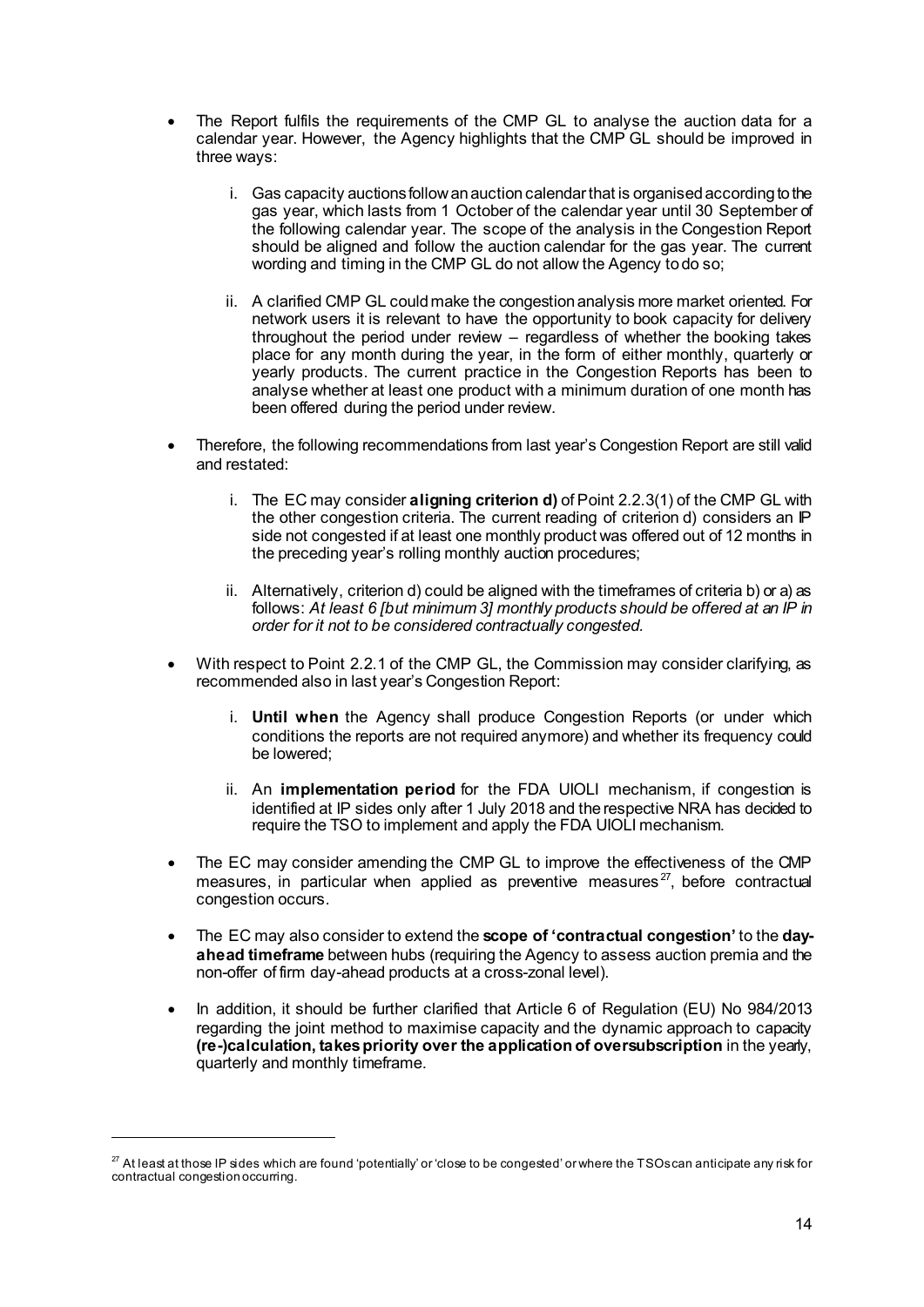#### 4.3 Topics for further analysis

- $(59)$ This Report focuses on the identification of contractual congestion in line with the criteria set out in Point 2.2.3(1) of the CMP GL and on monitoring the use of CMPs.
- $(60)$ The Agency acknowledges that deeper and broader analyses of the congestion data can provide additional insights and invites academia, research institutes and other interested parties to use the data, which is publicly available for several years, for other types of analysis than the one included in this Report.
- $(61)$ Topics of interest to the Agency include for instance:
	- The identification and statistical analysis of the factors that could explain the changes in the level of contractual congestion over time. Such factors can include market events (e.g., changes in transport tariffs, demand and supply changes and shocks) or non-market events (such as changes in national policies) and other events. In particular, the COVID-19 pandemic may have affected the booking behaviour in 2020;
	- A detailed analysis of the preventive and mitigating measures to deal with contractual congestion, including the role of CMPs therein;
	- A critical review of the criteria for identification of contractual congestion as defined in the CMP GL, including the formulation of alternative criteria;
	- The analysis of contractual congestion as a signal for market failures (that could trigger deeper and more specialized analysis such as investigating anti-competitive behaviour).
	- A detailed analysis of congestion at a daily level.
- $(62)$ Insights from such studies could feed into the Agency's monitoring of the gas markets and lead to a refinement of the Report and of policy recommendations based thereon.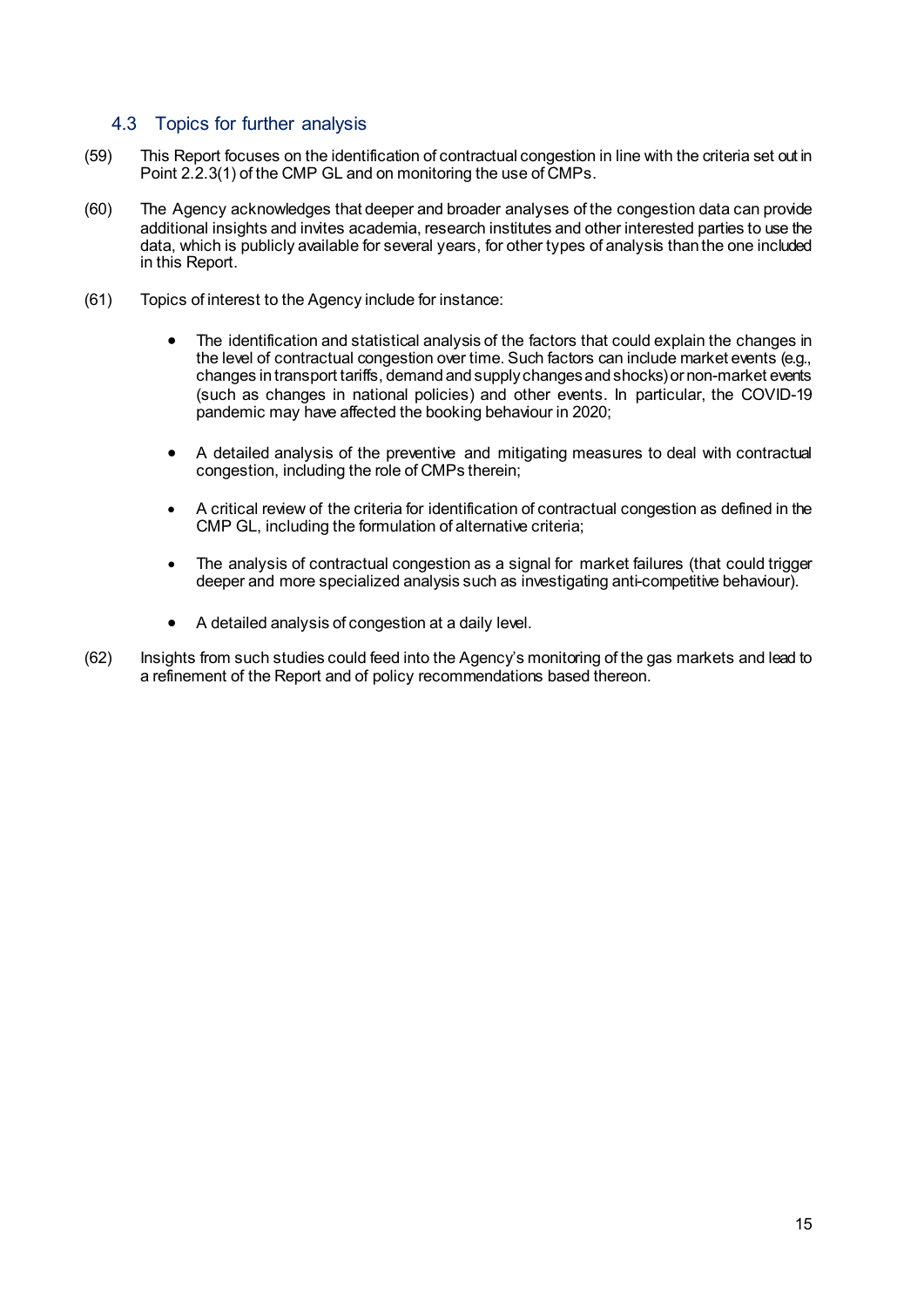

### Annex I: List of the 2020 IP sides for which NRAs should require the FDA UIOLI application

The list shows the congested IP sides, for which the FDA UIOLI mechanism needs to be applied according to Point 2.2.3(1) of the CMP GL, unless it is shown that a congested situation is unlikely to reoccur in the following three years. NRAs take the final decision on this matter, considering the severity of congestion and the application of all CMPs. The separate Technical Annex contains the full analysis and all TSO and NRA clarifications.

In the table C stands for congested, FC for formally congested and CTBC for close to be congested.

| Operator                    | Point                                       | රි                                         | Direction | congestion<br>đ<br>U)<br><b>Statu</b> | Trigger for<br>congestion | Interruptible offered | LT UIOLI (volumes<br>offered) | FDA UIOLI (volumes<br>offered) | Oversubscription<br>(volumes offered) | Surrender (volumes<br>offered) | Unsuccessful request | DA Auctions: No of<br>PREMIA occurrences | 9er<br>ା⊌<br>ଘ4/13<br>$rac{5}{9}$<br>s this IP side<br>(indicatively<br>contractua<br>congested in<br>Has | 2014<br>$\Xi$<br>ongested<br>ပ | 2015<br>ongested in | 2016<br>Congested in | 2017<br>Congested in | 2018<br>Congested in | 2019<br>Congested in | 2020<br>Congested in 2<br>(current) |
|-----------------------------|---------------------------------------------|--------------------------------------------|-----------|---------------------------------------|---------------------------|-----------------------|-------------------------------|--------------------------------|---------------------------------------|--------------------------------|----------------------|------------------------------------------|-----------------------------------------------------------------------------------------------------------|--------------------------------|---------------------|----------------------|----------------------|----------------------|----------------------|-------------------------------------|
| bayernets                   | Uberackern SUDAL (AT)/<br>Überackern 2 (DE) | Gas Connect Austria                        | exit      | CONGESTED                             | PREMIA                    | Yes                   |                               | Yes                            |                                       |                                | Yes                  | 8                                        |                                                                                                           |                                | $\mathsf{C}$        | C                    | $\mathsf C$          | $\mathsf C$          | C                    | $\mathsf{C}$                        |
| bayernets                   | Uberackern ABG (AT)/<br>Überackern (DE)     | Gas Connect Austria                        | entry     | CONGESTED                             | NON-OFFER                 | Yes                   |                               | Yes                            |                                       |                                |                      | $\mathbf 0$                              |                                                                                                           |                                |                     |                      |                      | $\mathtt{C}$         | C                    | $\mathsf{C}$                        |
| <b>DESFA</b>                | Nea Mesimwia                                | <b>TAP</b><br>CONGESTED<br>PREMIA<br>entry |           |                                       |                           |                       |                               |                                |                                       | Yes                            | $\Omega$             |                                          |                                                                                                           |                                | Not in CAM list     |                      |                      |                      | C                    |                                     |
| Enagas                      | VIP PIRINEOS <sup>1,4</sup>                 | <b>TERÉGA</b>                              | entry     | CONGESTED<br>(bundle)                 | <b>PREMIA</b>             |                       |                               |                                | Yes                                   |                                | Yes                  | $\Omega$                                 |                                                                                                           |                                |                     | C                    |                      | $\mathtt{C}$         | C                    | $\mathsf{C}$                        |
| FGSZ                        | Csanádpalota                                | Transgaz                                   | exit      | CONGESTED                             | <b>PREMIA</b>             | Yes                   |                               | Yes                            |                                       |                                | Yes                  | $\Omega$                                 |                                                                                                           |                                |                     | <b>FC</b>            |                      |                      | C                    | $\mathsf C$                         |
| FGSZ                        | Mosonmagyaróvár                             | Gas Connect Austria                        | entry     | CONGESTED                             | <b>PREMIA</b>             | Yes                   | Yes                           | Yes                            |                                       |                                | Yes                  | $\Omega$                                 |                                                                                                           |                                |                     | $\mathsf{C}$         |                      | $\mathsf{C}$         | C                    | $\mathsf{C}$                        |
| Gas Connect Austria         | Uberackern SUDAL (AT)/<br>Überackern 2 (DE) | bayernets                                  | entry     | CONGESTED                             | <b>PREMIA</b>             | Yes                   |                               | Yes                            |                                       | Yes                            | Yes                  | 8                                        | $\mathbf{C}$                                                                                              | $\mathsf C$                    | C                   | FC                   | C                    | $\mathbf C$          | C                    | $\mathsf C$                         |
| Gas Connect Austria         | Mosonmagyaróvár                             | FGSZ                                       | exit      | CONGESTED                             | PREMIA                    | Yes                   |                               | Yes                            |                                       | Yes                            | Yes                  | $\Omega$                                 |                                                                                                           |                                |                     | FC                   | FC                   | $\mathsf{C}$         | C                    | $\mathsf C$                         |
| Gas Connect Austria         | Oberkappel                                  | <b>GRTgaz Deutschland</b>                  | exit      | CONGESTED                             | NON-OFFER                 | Yes                   |                               | Yes                            |                                       |                                |                      | $\Omega$                                 |                                                                                                           |                                |                     |                      | <b>FC</b>            | FC                   |                      | $\mathsf{C}$                        |
| <b>GASCADE Gastransport</b> | Kienbaum                                    | Open Grid Europe                           | exit      | CONGESTED                             | NON-OFFER                 | Yes                   |                               | $\overline{\mathbf{3}}$        |                                       |                                |                      | $\Omega$                                 |                                                                                                           | $\mathsf{C}$                   | C                   | $\mathsf{C}$         | $\mathsf{C}$         | $\mathsf{C}$         | C                    | $\mathsf C$                         |
| Gasunie Deutschland         | <b>Bunder-Tief</b>                          | Open Grid Europe                           | exit      | CONGESTED                             | NON-OFFER                 | Yes                   |                               | Yes                            |                                       |                                |                      | $\Omega$                                 |                                                                                                           |                                |                     |                      | <b>FC</b>            |                      | C                    | C                                   |
| <b>LBTG</b>                 | Greifswald / LBTG                           | Nord Stream                                | entry     | CONGESTED                             | NON-OFFER                 | Yes                   |                               | $\overline{\mathbf{3}}$        |                                       |                                |                      | $\Omega$                                 |                                                                                                           | C                              | C                   | C                    |                      | $\mathsf{C}$         | C                    | $\mathsf{C}$                        |
| <b>OPAL Gastransport</b>    | Greifswald / OPAL                           | Nord Stream                                | entry     | CONGESTED                             | NON-OFFER                 | Yes                   |                               | $\overline{\mathbf{3}}$        |                                       |                                |                      | $\Omega$                                 |                                                                                                           |                                | C                   | FC                   | FC                   |                      | FC                   | $\mathsf{C}$                        |
| <b>OPAL Gastransport</b>    | Brandov / OPAL                              | NET4GAS                                    | exit      | CONGESTED                             | NON-OFFER                 |                       |                               | $\overline{\mathbf{3}}$        |                                       |                                |                      | $\Omega$                                 |                                                                                                           |                                | C                   | FC                   | <b>FC</b>            |                      | C                    | C                                   |
| <b>TERÉGA</b>               | VIP PIRINEOS <sup>4</sup>                   | Enagas                                     | exit      | CONGESTED                             | PREMIA                    | Yes                   |                               |                                | Yes                                   |                                | Yes                  | $\Omega$                                 |                                                                                                           |                                |                     | $\mathsf{C}$         |                      | $\mathsf{C}$         | C                    | $\mathsf{C}$                        |
| terranets bw                | RC Thayngen-Fallentor                       | Erdgas Ostschweiz                          | exit      | CONGESTED                             | NON-OFFER                 | Yes                   |                               |                                |                                       | Yes                            |                      | $\Omega$                                 |                                                                                                           |                                |                     |                      | C                    |                      | C                    | $\mathsf{C}$                        |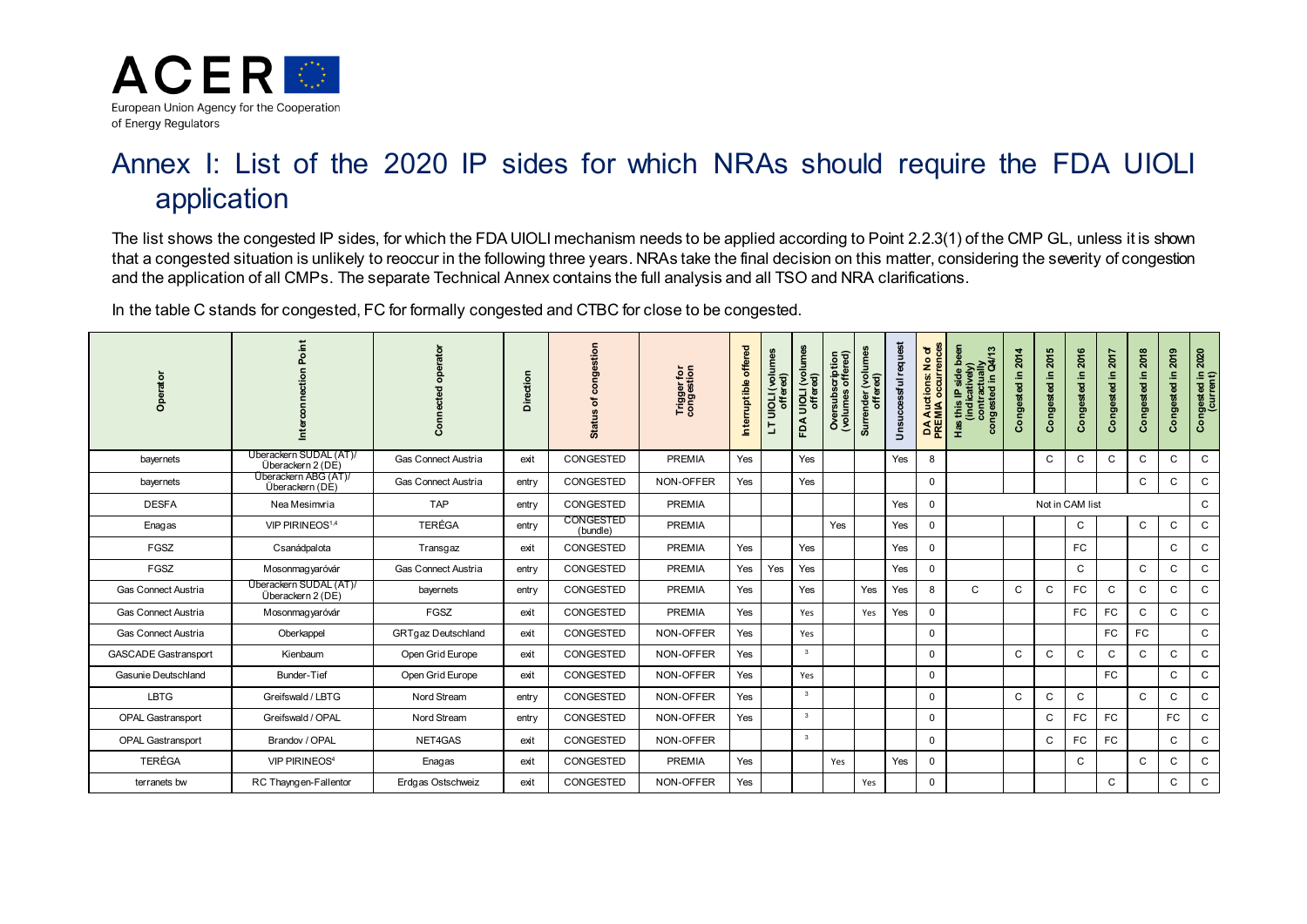| O        |                             |                | $\Box$ | $\boldsymbol{\omega}$ | Trigger for<br>congestion | $\overline{\phantom{a}}$<br>$\circ$<br>을<br>⊆<br>- | - 73<br>۳ | $\mathbf{a}$ | $=$ $\widehat{a}$<br>$\Omega$<br>$\circ$<br>$\geq$ | 9 ਰ<br>-<br>ഗ | Ξ   | 'চ প্ৰ<br>5 또 | ຕ<br>8             | ပ           | <b>LO</b><br>ន<br>르.<br>73<br>$\sigma$<br>$\ddot{\mathbf{c}}$ | ဖ<br>$\circ$<br>$\overline{N}$<br>æ<br>$\sigma$<br>۰<br>$\ddot{\mathbf{c}}$ | ~<br>ន<br>$\circ$ | $\infty$<br>ន<br>- 1<br>73<br>ರಾ<br>$\circ$<br>ပ | ຶ<br>Ŕ<br>ರಾ<br>$\circ$ | 2020<br>ا≎ ⊇.<br>ਰ ਰ<br>ngeste<br>(cur<br>$\circ$<br><u>ن</u> |
|----------|-----------------------------|----------------|--------|-----------------------|---------------------------|----------------------------------------------------|-----------|--------------|----------------------------------------------------|---------------|-----|---------------|--------------------|-------------|---------------------------------------------------------------|-----------------------------------------------------------------------------|-------------------|--------------------------------------------------|-------------------------|---------------------------------------------------------------|
| Transgaz | Csanádpalota                | FGSZ           | entry  | CONGESTED             | PREMIA                    |                                                    |           |              |                                                    |               | Yes | $\Omega$      |                    |             |                                                               | FC                                                                          |                   |                                                  | $\mathsf{C}$            | $\mathbf{C}$                                                  |
| Transgaz | Negru Voda II <sup>2</sup>  | Bulgartransgaz | exit   | CONGESTED             | NON-OFFER                 |                                                    |           |              |                                                    |               |     | $\Omega$      |                    | $\sim$<br>◡ | $\sim$                                                        | ◡                                                                           |                   | $\sim$<br>◡                                      | $\sim$                  | $\mathsf{C}$                                                  |
| Transgaz | Negru Voda III <sup>2</sup> | Bulgartransgaz | exit   | CONGESTED             | NON-OFFER                 |                                                    |           |              |                                                    |               |     | $\Omega$      | Not in<br>CAM list | ◡           | $\sim$                                                        | ◡                                                                           |                   | $\sim$<br>◡                                      |                         | $\mathsf{C}$                                                  |

<sup>1</sup> On the Enagasside of VIP PIRINEOS, the auction premia occurred only for bundled capacity products, while unbundled entry capacity was still available for the concerned products. <sup>2</sup> ANRE states that currently third party access is not applied at these IPs.

The date and cancellated for the IPs Kienbaum, Greifswald/OPAL and Brandov/OPAL. However, in practice, no capacities were offered through the mechanism in 2020.

<sup>4</sup> CRE states that the auction premia in 2019 and 2020 for the yearly (bundled) product at VIP PIRINEOS are the result of strategic bidding behaviour of few network users and that effectively booked yeally Capacity is close to null. Following an analysis of the situation, CRE concluded that shippers booking behaviour aimed at triggering the 'congestion tariff' which has been in place at French IPs since several capacity is c years. It consists in bringing multipliers down to 1 on all short-term capacity products (quarterly, monthly and daily) when an IP reaches contractual congestion lasdefined in the French tariff requlation at yearly auctions. In its deliberation dated 21 January 2021, CRE decided to add a condition for triggering the multiplier reduction: it is brought to 1 (i) when an auction premium appears and (ii) when a graded in a broad a minimum of 98% of yearly auctioned capacity is actually booked.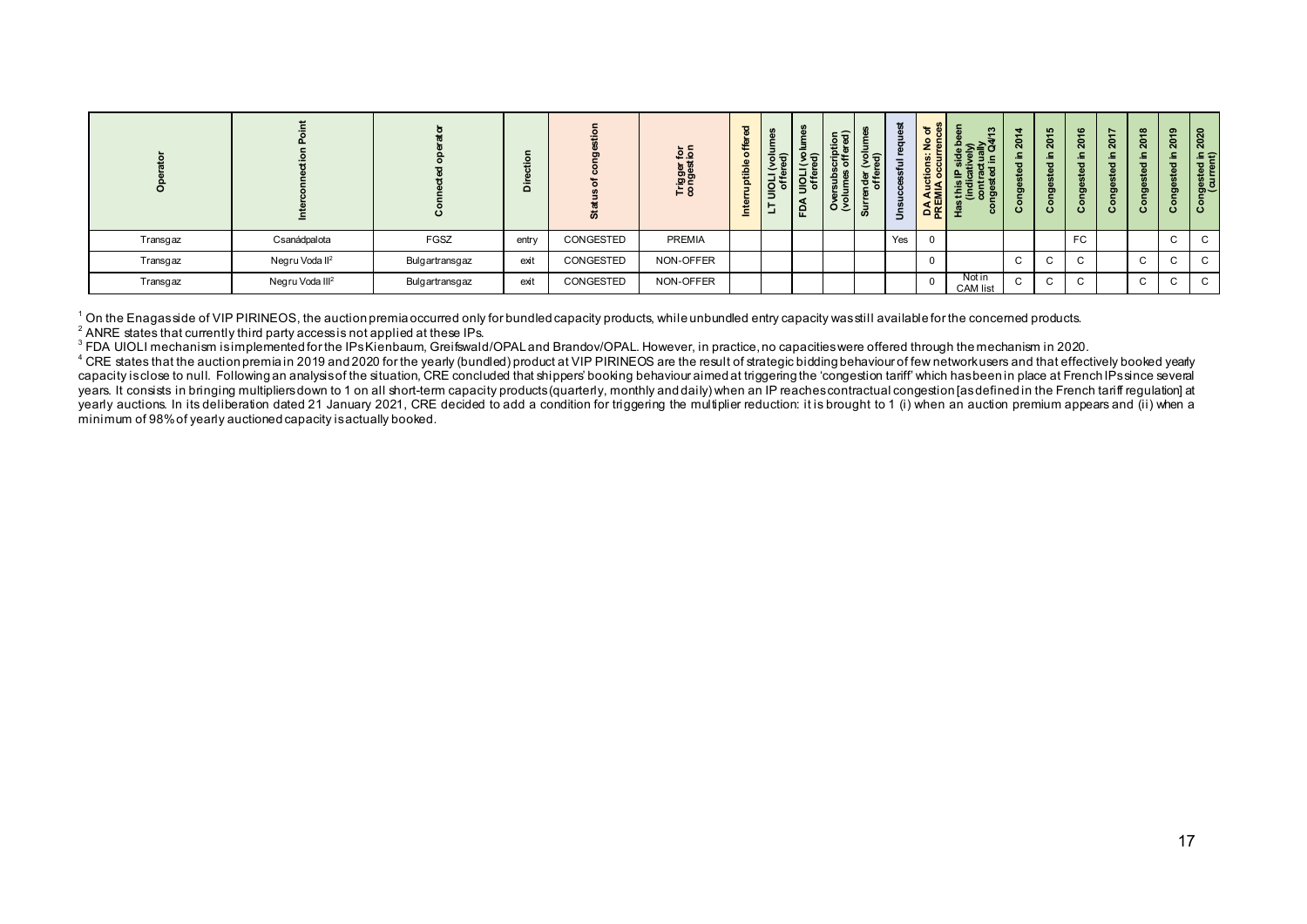### Annex II: Map depicting the 19 congested IP sides in 2020